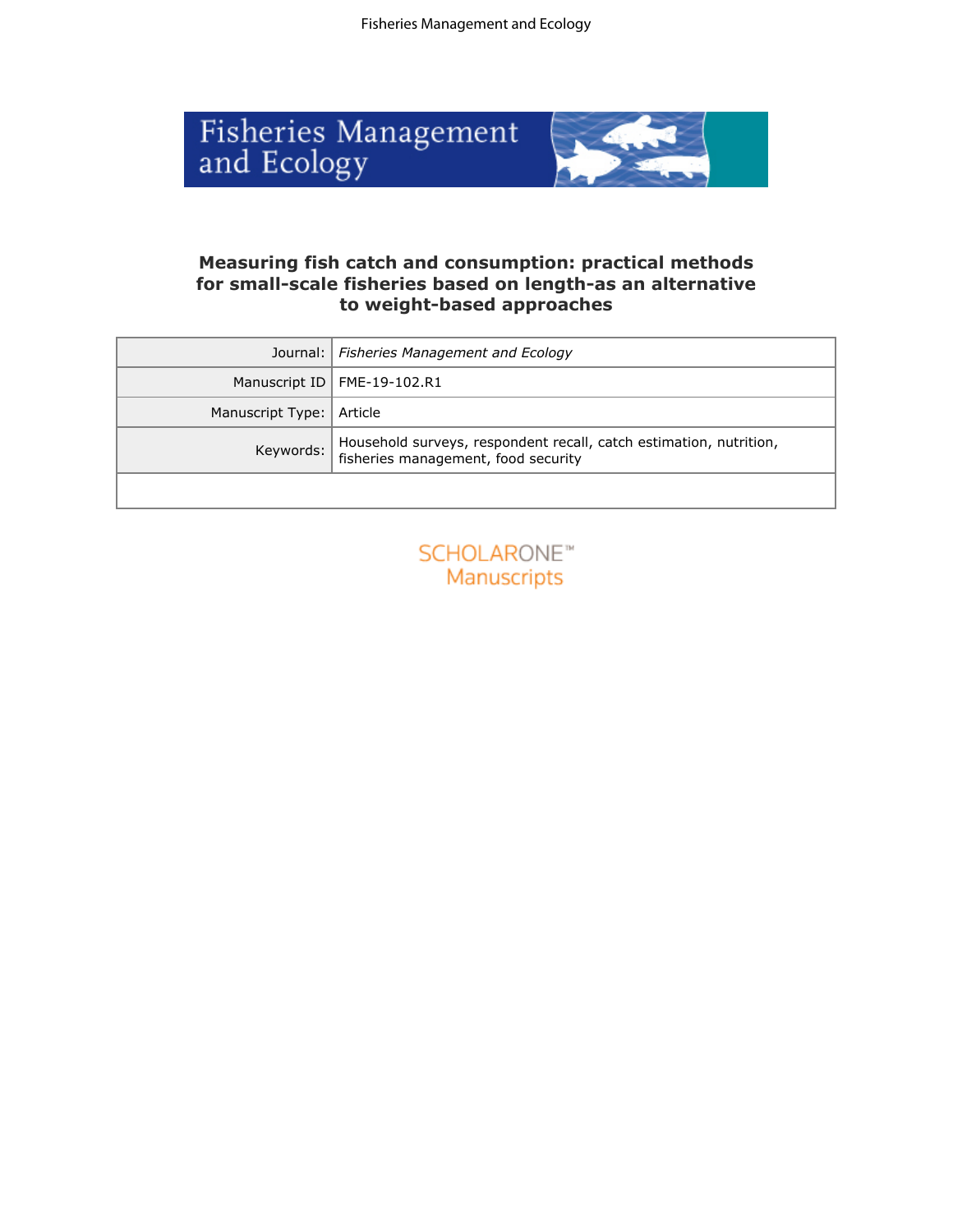$\mathbf{1}$  $\overline{2}$  $\overline{3}$  $\overline{4}$ 

# **Measuring fish catch and consumption: practical methods for small-scale fisheries based on length-as an alternative to weight-based approaches**

### **Abstract**

Small-scale fisheries are recognised as making important contributions to nutrition and economic development despite a lack of accurate quantitative information on catches and consumption. While direct measurement remains the most appropriate way of collecting such data, it is impractical at large scales. Instead, household surveys based upon informant recall of fish caught and/or consumed are frequently used. However, the accuracy of weight recall by informants (even over short recall periods) has not been established.

For Review of the accuracy and precision of<br>
For Allyheim informants to recall weights of fisl<br>
Ingths of fish caught and converting to weight,<br>
Interhods, using visual aids to assist recall a<br>
Forecall and the useful for Using data from household surveys, the accuracy and precision of catch and consumption estimates derived from 1) asking informants to recall weights of fish caught and; 2) asking respondents to recall lengths of fish caught and converting to weight, were tested. The results suggest Llength-based methods, using visual aids to assist recall are were more accurate, precise and correctable. These methods could be useful for catch estimation, especially where fish are processed, sold or eaten shortly after capture.

#### **Keywords**

Household surveys; respondent recall; catch estimation; resource management; food security; nutrition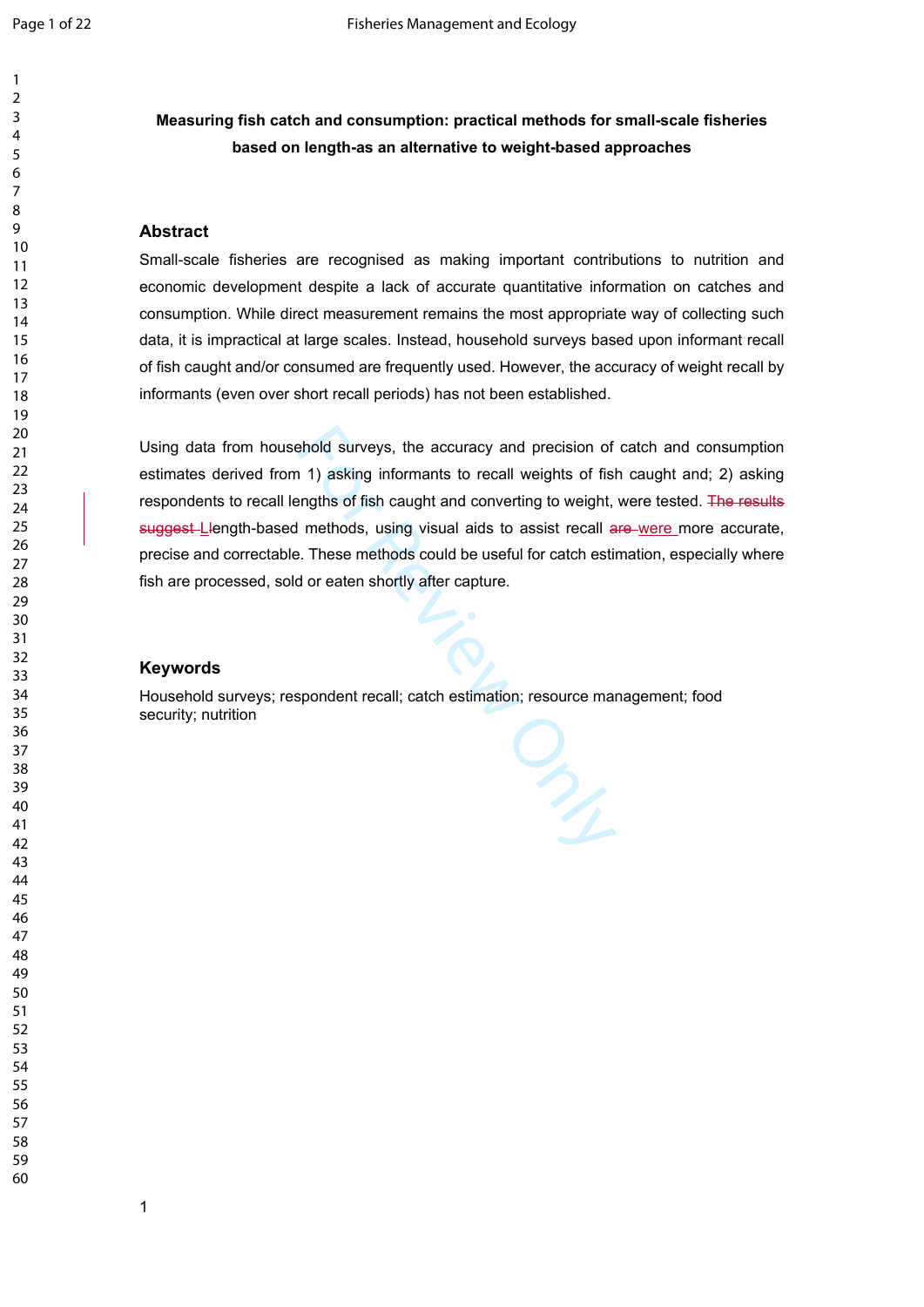### **Introduction**

### **Importance of small-scale fisheries and limitations to current assessment**

It is now widely recognised that small scale fisheries are essential for food security in the developing world (Hall et al., 2013), both directly as a source of protein, micro-nutrients and long chain fatty acids (Kawarazuka and Bene, 2011; Tacon and Metian, 2013, Thilsted et al., 2016) and indirectly as a source of income for purchasing food, and access to health and education services (Bene and Friend, 2011; Kawarazuka and Bene, 2011). Fishing is a key livelihood strategy for millions of households (Kelleher et al., 2012) frequently being part of a wider livelihood diversification strategy that increases a household's resilience and creates a safety net in times of hardship (Bene et al., 2010; Arthur et al., 2016). As its' importance to household food security and poverty alleviation has been recognised, so, effective means of quantifying this importance have had to be devised.

randship (beile et al., 2010, Arthur et al., 2017)<br>y and poverty alleviation has been recognised<br>mce have had to be devised.<br>statistics (FAO Fishstat database) have been r<br>mport and export data to construct Food Bal<br>variab Official national catch statistics (FAO Fishstat database) have been used for this in the past, (on their own or with import and export data to construct Food Balance sheets), but these cannot provide data on variability within country or between subpopulations and groups (FAO, 2008; Needham and Funge-Smith, 2015). In addition, underestimation of both catches and consumption has long been suspected, due to unmonitored subsistence fisheries (Coates, 2002; FAO, WorldFish and World Bank, 2008; Wellcome, 2011) and several recent studies in inland fisheries have confirmed this (Kelleher et al., 2012; Fluet-Chouinard et al., 2018). Instead of using catch statistics, Fluet-Chouinard et al. (2018) back-calculated national and global inland fishery harvests using estimates of consumption of freshwater fish from household consumption and expenditure surveys (548,000 households across 42 countries).

A similar approach, this time undertaking a meta-analysis of 20 different household surveys, was used to estimate fisheries production in the Lower Mekong Basin (Hortle et al., 2007). Fluet-Chouinard et al. (2018) concluded that freshwater catches were, on average, likely to be ∼65% higher than those officially reported by national governments to the United Nations (UN) Food and Agriculture Organisation (FAO). An earlier large-scale research project (Kelleher et al., 2012) provided a similar result, estimating the global under-evaluation at around 70%. The estimation methods used in this project were different (but included the re-analysis of household survey data), as were results for individual countries, but they never-the-less called into question the reliability of national catch statistics for measuring catch and consumption, particularly in the inland fisheries sector. This underreporting of inland fisheries has "masked their critical role in feeding the world's poor and has confounded efforts to use catch statistics, with other biological information, to evaluate the impact of overharvest and ecosystem degradation" (Allison and Mills, 2018, p.7459). This has led many researchers to conclude that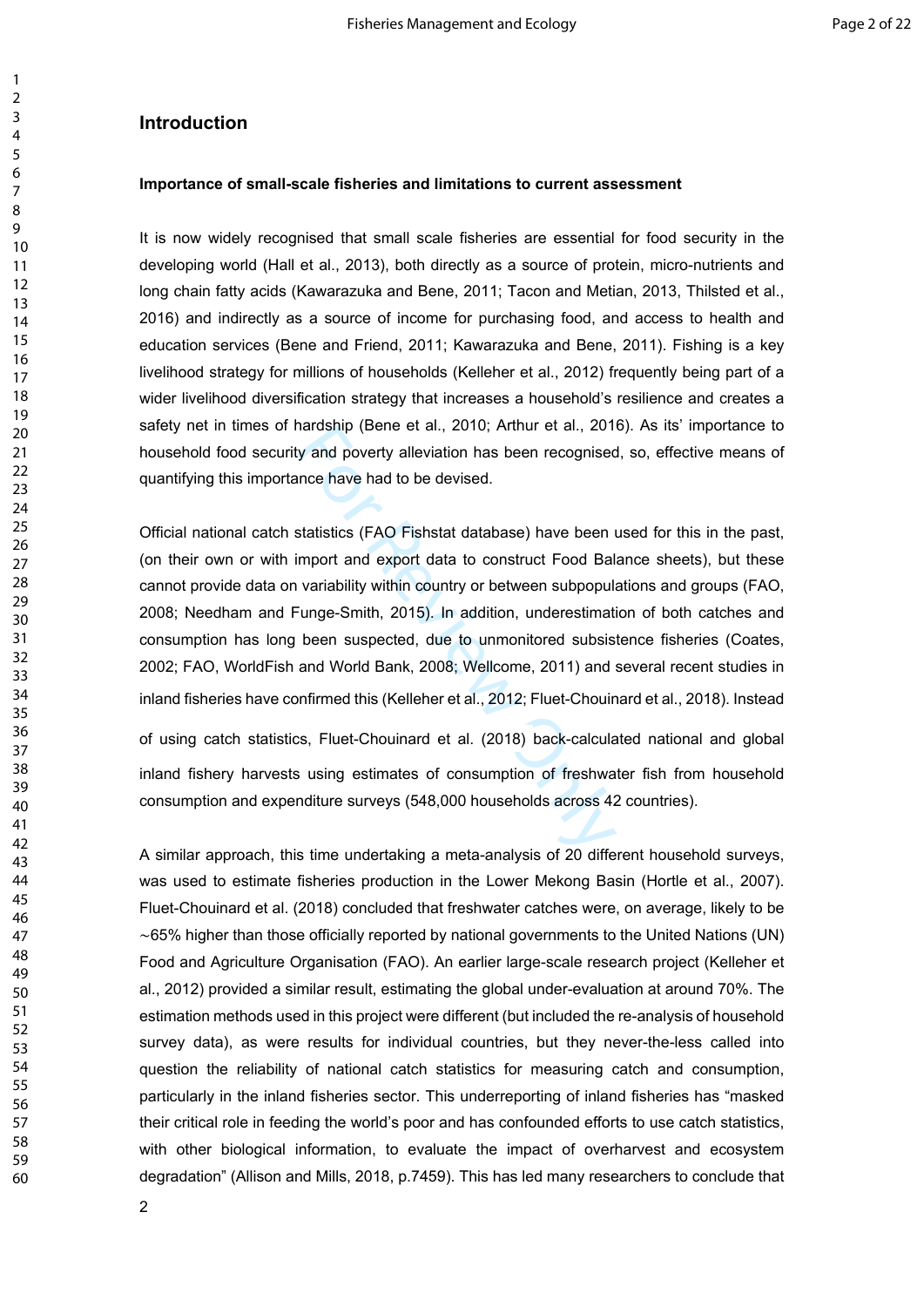$\mathbf{1}$  $\overline{2}$  $\overline{3}$ 

new procedures, in addition to traditional catch assessments, are required (So Youn et al., 2017; FAO, 2017)

Problems of underestimation arise because collecting data for the small-scale sector, with large numbers of fishers using a wide variety of seasonally shifting capture techniques, that target dynamic, multispecies fish communities, at decentralised and irregular landing sites is difficult, costly and time consuming (Coates, 2002; Welcomme et al., 2010; Mills et al., 2011; Kolding, 2017). It includes collecting data for the hundreds of millions of people not classified as 'fishers' but none-the-less routinely fishing (in marine areas, creeks, rivers, small lakes and reservoirs, seasonal and temporary ponds, wetlands and floodplains) for subsistence and sometimes local sale. Typical catches are small, and species small and varied (Halwart, 2008; Kelleher et al., 2012; Garaway et al., 2013; Allison and Mills, 2018).

exity So Youn et al. (2017) have suggested the<br>surveys of household dynamics and food cons<br>assessment methodologies, and using local co<br>orting. Allison and Mills (2018) also highlight th<br>or estimating inland fishery produc To address this complexity So Youn et al. (2017) have suggested the need for, amongst other things, routine targeted surveys of household dynamics and food consumption studies, intensification of catch assessment methodologies, and using local communities to support data collection and reporting. Allison and Mills (2018) also highlight the value of employing a "tapestry" of methods for estimating inland fishery production, suggesting that the research of Fluet-Chouinard et al. (2018) "considerably strengthens the case for the central role of consumption studies in this tapestry" (Allison and Mills, 2018, p.7640). Meanwhile, Kolding (2017) advocates the use of fisher log books, filled in by fishers themselves, to estimate daily catches. Whilst recognising the potential accuracy and reliability issues that come with this approach, (and providing potentials solutions which will be discussed later in this paper), he sees this as the only realistic alternative to catch/effort surveys which are costly and heavily manpower dependent (Kolding, 2017).

It is clear from the above discussion that there is a move towards alternative and more localised data collection efforts to address the complexities of measuring catch and/or consumption of fish in the small-scale sector. Given that such data may then to be used to guide and inform policy (across a variety of sectors) at the highest of levels, it is critical to ensure that such methods for collecting fisheries data are robust.

### **Collecting fisheries data at household / individual level.**

While direct measurement by a trained enumerator remains by far the most accurate and precise way of collecting household / individual data on fish catch and/or consumption, it is impractical, both in terms of time and resource, to carry out on a large scale. More routinely then, fishers, or households, are either asked to record the data themselves (in log books or food diaries) or asked to recall activities over a defined reference period. Respondent recall of catch /consumption has emerged as one of the most frequently used methodologies. For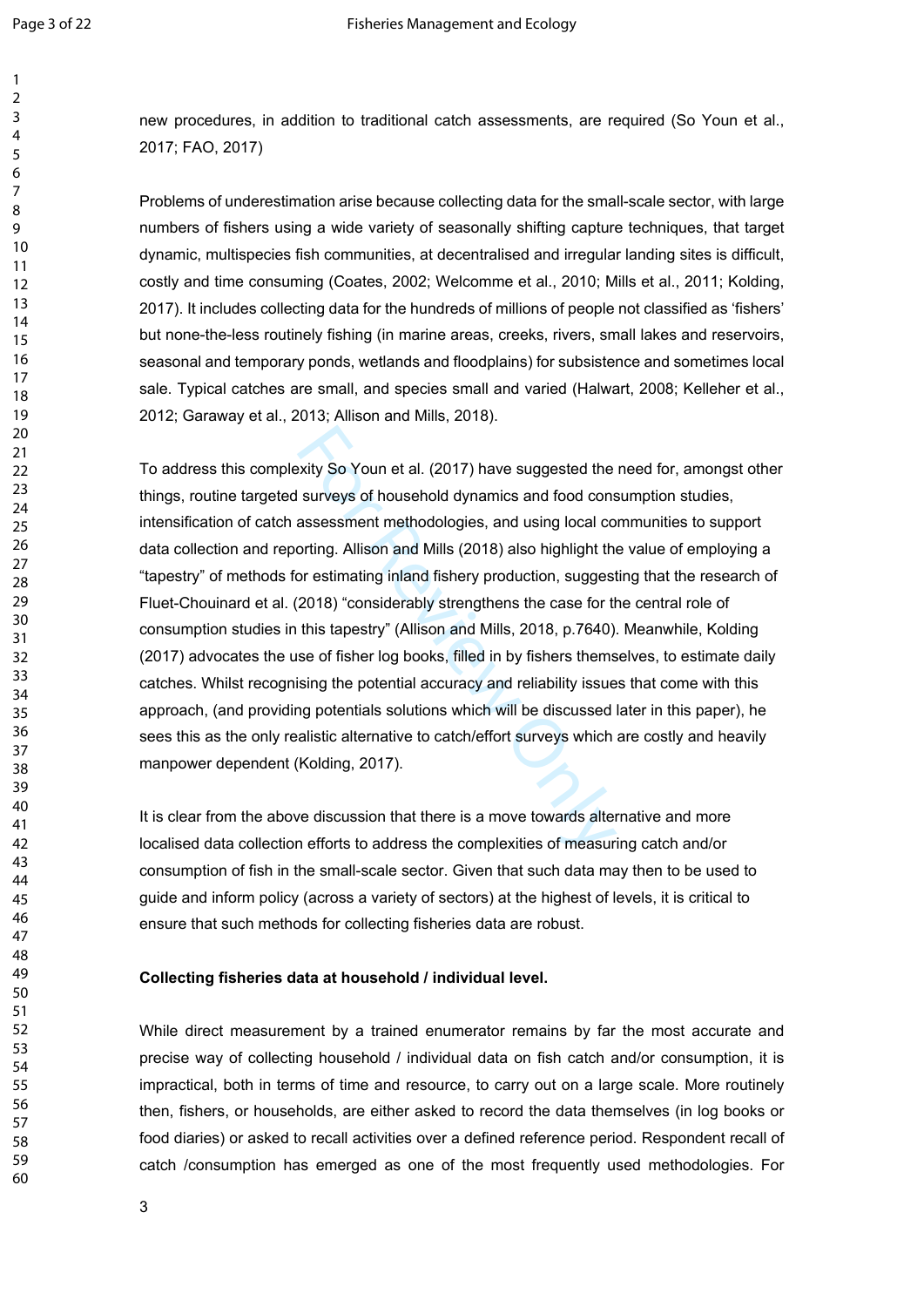instance, in the meta review investigating household fish consumption in the Lower Mekong Basin,17 studies used recall, and only 3, direct measurement (Hortle, 2007)*.* In addition, Fluet-Chouinard et al.'s (2018) household surveys relied on respondent recall in 42 countries to estimate consumption, with a recall reference period of 24 hours up to two weeks. Of all the available dietary assessment methods used by the nutritional research community in lowincome countries, surveys relying on recall (24 hours) are also the most frequently used (Gibson, 2017). This is because they are "quick, culturally sensitive, do not require high cognitive ability, and provide quantitative data on both foods and nutrients" (Gibson, 2017 p. 980).

ence periods for different activities (Shim et al.,<br>ishing activities being considered here (frequer<br>ree period has emerged as the research standar<br>ling to accurately remember what was caught/<br>eriod is shortened to 24 hour Within the nutrition community there has been significant research done to establish appropriate recall reference periods for different activities (Shim et al., 2014; Naska et al., 2017). For the type of fishing activities being considered here (frequent, routine activities), the 24-hour (24-h) reference period has emerged as the research standard, as it significantly reduces recall error (failing to accurately remember what was caught/consumed). However, even if the reference period is shortened to 24 hours, there are still many other potential sources of error that must be overcome. Globally, incorrect estimation of portion sizes, i.e. respondents failing to quantify accurately the amount of food consumed is one of the major sources of reporting error for foods in 24-h recalls (Rumpler et al., 2008) and probably the largest measurement error in 24-h recalls in low income countries (Gibson et al., 2017). In the latter case, this can be because of "poor memory, limited quantitative skills or the incorrect use of measurement aids by interviewers" (Gibson et al., 2017, p. 984). A body of research suggests that a variety of 'Portion Size Estimate Aids' (PSEA's), - such as local household utensils, drawings, photos graduated measuring jugs or cylinders, tape measures, and modelling clay or playdough moulded into the correct size and shape of the food (Gibson et al., 2017) - help participants more accurately estimate the amounts of foods consumed (Suba et al., 2010).

#### **Recalling fish catch**

Despite these well recognised sources of error with recall, there has been very little work carried out on whether respondents in small scale subsistence fisheries can accurately quantify the amount of fish they catch, even over a short time period. This is the case whether recalled data is subsequently recorded by an enumerator or self-recorded, by an individual, in a log book. There is also little research on whether, and how, the unit of measurement used to recall catch affects its accuracy; in particular, whether fishers are asked to estimate weights and/or lengths of the fish caught. This is despite it having been seen as a key area for research (Hortle et al., 2007; FAO, 2017) and despite the fact that in many countries' weights are not a common way of either describing fish size or of measuring quantities for sale, with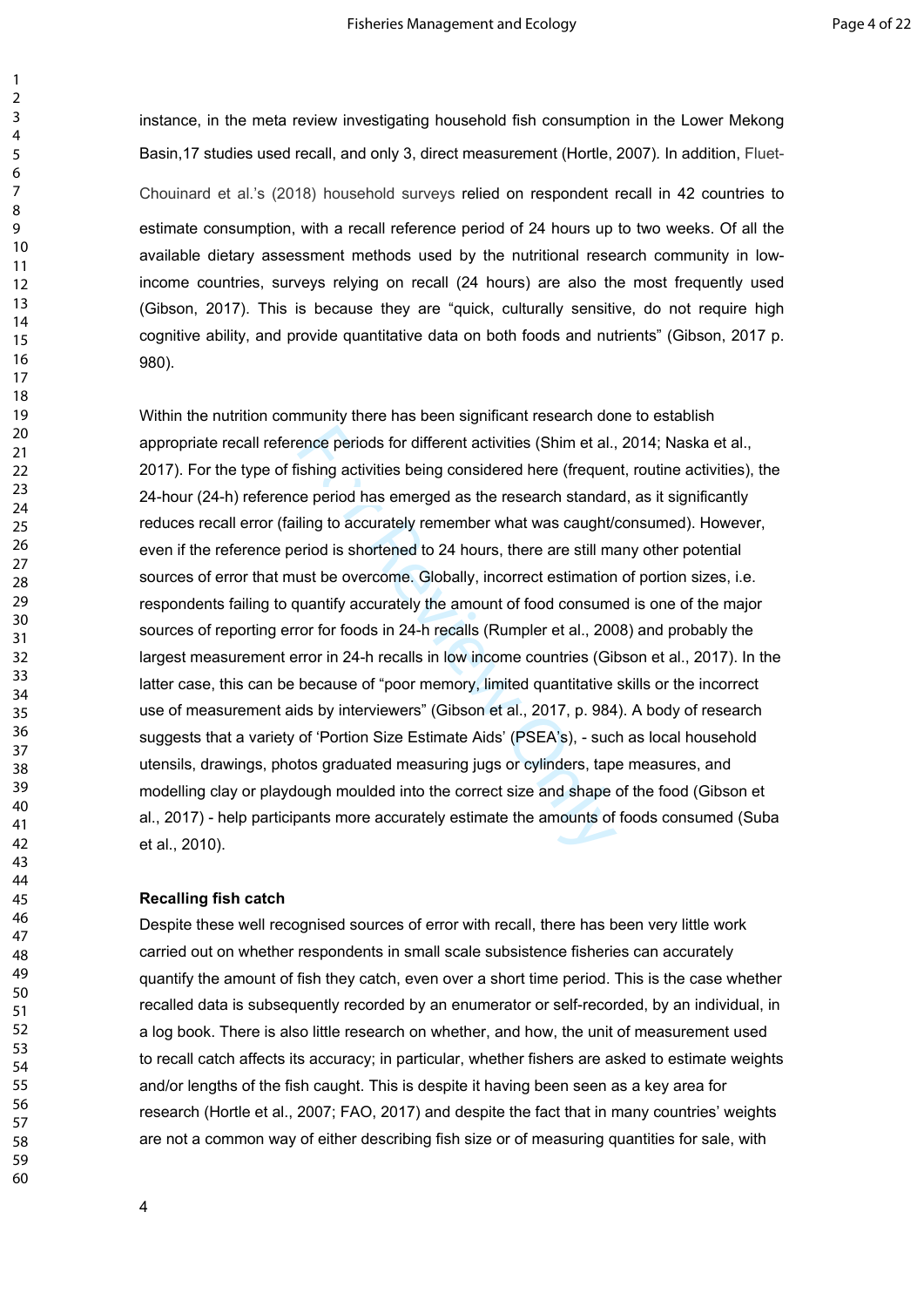$\mathbf{1}$  $\overline{2}$  $\overline{3}$  $\overline{4}$ 5 6  $\overline{7}$ 8 9

people instead using 'pieces', 'bunches', 'sticks', 'bowls' or 'sacks' (e.g. Brugere, 2014; Moreau and Garaway, 2018).

This paper addresses this gap. It compares the accuracy and precision of two methods of collecting catch data over a short (<24-hr) recall period: 1) The most common method used; asking informants to recall the weight of fish caught in grams and; 2) using visual aids (VA's) that have been called 'fish sticks' (sticks of different and known lengths) that assist respondents in recalling the *lengths* of fish caught, recording those lengths, and then subsequently converting the lengths to weights using established length/weight relationships (either estimated locally or obtained from databases such as FishBase). The 'fish sticks' methodology for estimating yields and/or fish consumption was developed for household fish catch and consumption studies in Lao PDR (Garaway 1999) and has been used in several studies since (Garaway et al., 2013; Moreau and Garaway, 2018). It is designed to take advantage of the fact that fish length is far easier to represent in the form of a visual aid than fish weight, and given the recognised role of VA's/PSEA's in improving recall accuracy (Suba, 2010), this may improve results. While earlier work relied on using length-weight data for a small set of commonly captured fish species, the present study provided an opportunity to compare the accuracy of weight and length recall methods and to provide more accurate conversion estimates for length-based catches.

r et al., 2013; Moreau and Garaway, 2018). It is<br>nat fish length is far easier to represent in the fore<br>necognised role of VA's/PSEA's in improving<br>e results. While earlier work relied on using len<br>captured fish species, t A limited number of studies have attempted to study the accuracy and reliability of catch recall in the small-scale subsistence sector. Recalling fish length (and subsequently converting into weights using length/weight relationships) was the preferred methodology in a study investigating the accuracy of household reporting of subsistence catches in a village in Fiji (Kuster et al., 2006). Recalled household data were compared with data collected from contemporaneous creel surveys conducted by the research team. Results suggested that there were no significant overall differences in results between the two methods, leading researchers to conclude that households are "relatively accurate in their estimation of the number and size of fish from recalled catches" (Kuster et al., 2006 p. 177). This study demonstrates the potential of using length-based methods but falls short of describing whether recalling in other units (such as fish weight) would have produced a more accurate result. It is also limited by the fact that the catches being recalled were not subsequently measured by the research team and instead a separate survey was used for comparative purposes.

A direct comparison of recall versus measurement of the *same* fish was carried out in a survey in the Lower Mekong Basin by Garrison et al. (2006). In this study the researchers were interested in how well households could estimate the weights of their catches with the catches being weighed by the research team after they had been recalled by the household. Thirty-eight households across four countries (Cambodia, Vietnam, Lao PDR and Thailand) were monitored for four intensive two-week periods. Preliminary data analyses indicated that "people can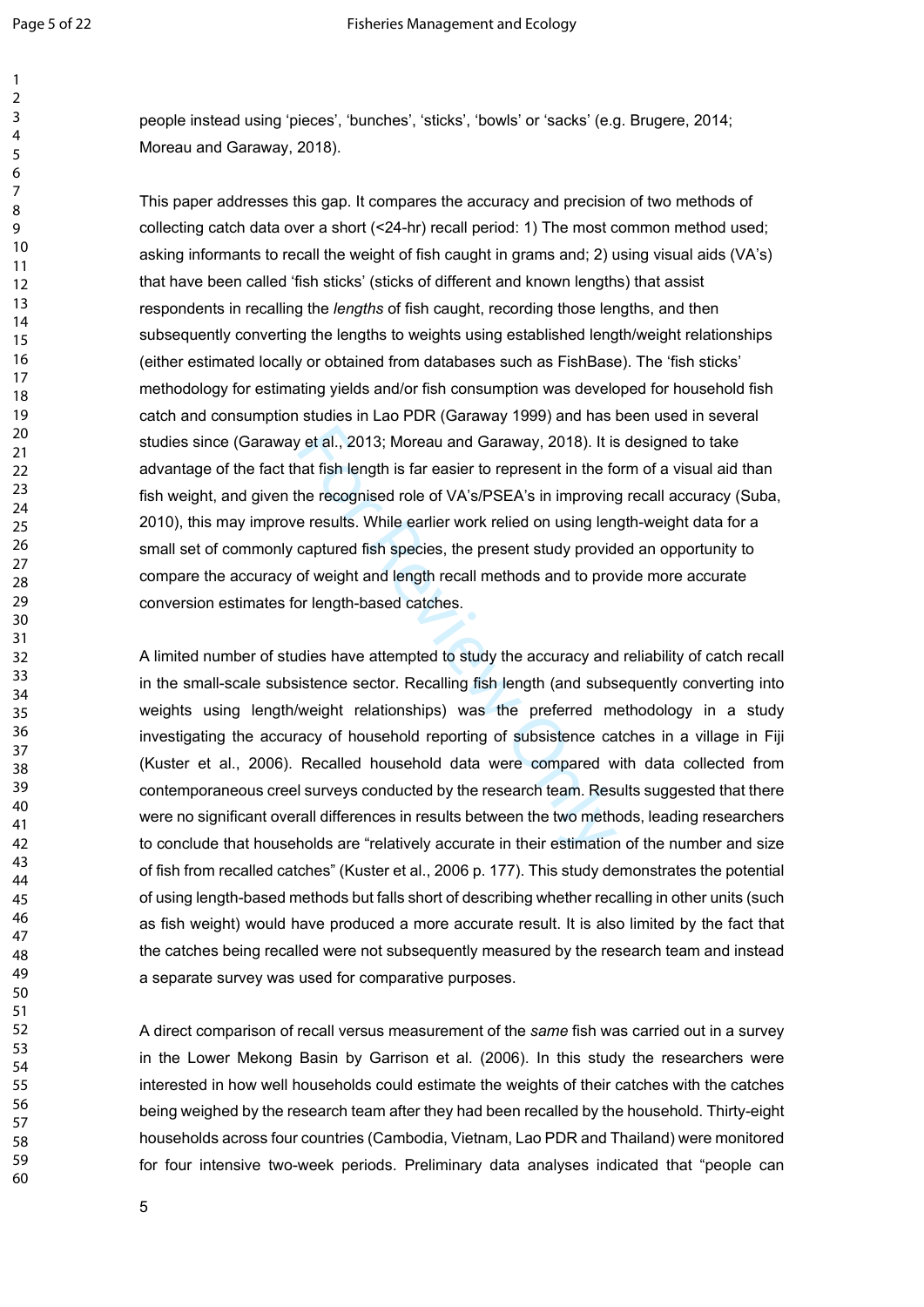accurately estimate weights of aquatic foods, within +/-10% on average" (Garrison et al., 2006 p. 761). Here then the accuracy of using weight estimates is described but again no direct comparison with length estimates is made and therefore no assertions can be made about the potential benefits or disbenefits of using one over the other.

normal (or log-normal) distribution in random or<br>the data" (Kolding, 2017, p.15). Length-based r<br>accurate alternative based on the fact that fishe<br>requires the fact that fishering finger, hand or<br>possible that length-based Kolding (2017) believes length recall is a better unit of measurement than weight recall in the case of fishers self-recording catches in log books. He argues that the accuracy and reliability of using logbooks is often questioned primarily because of the inability to cross-check and validate the reported data (and usually only by total weight). However, if the lengths are recorded instead of weights (as he trailed in the Bangweulu fishery) the information collected by the fisher is still kept at a minimum but the higher-level data can be validated by simply plotting the catch distributions by gear/mesh size. This is because "it is practically impossible for a fisher to record a normal (or log-normal) distribution in random order, so this gives a direct visual tool to validate the data" (Kolding, 2017, p.15). Length-based methods have also been suggested as a more accurate alternative based on the fact that fishers frequently use length as a means of describing fish in any case, often using finger, hand or arms to describe various lengths. That said, it is possible that length-based methods might also suffer from biases, with fishers possibly overestimating lengths or categorising length in other ways. For example, it has been suggested that in some cases people measure the body length (excluding tail) rather than total length of the fish (K. Mam Pers. Comm.). As established length/weight relationships rely on total length (tip-tail), this could lead to systematic bias.

Taking all this into consideration, a Cambodian field trial was conducted to assess i) the accuracy and precision of weight versus length recall, ii) the accuracy and precision of weights estimated directly versus weights estimated via length and iii) the impact that measuring length excluding tail versus with tail has on results. To do this, fisher households were visited and asked about their recent catches and asked to estimate the parameters above. The fish were then subsequently weighed and measured by the research team.

### **Methods**

Initial field testing in southern Lao PDR (Garaway, 2006) had shown that fishermen or fish buyers could estimate the length of fish to within 5cms in a 5–25cm range, a range that covered the majority of fish caught or sold locally. This suggested that local fishers' recollection of fish length (using different length sticks as a guide) could be used to estimate the size of fish caught and, from these, to estimate catch weights using length/weight relationships. However, it was also important to establish the accuracy of this method and how it might compare with using weight recall to establish catch estimates. This was then the focus of field trials in Cambodia.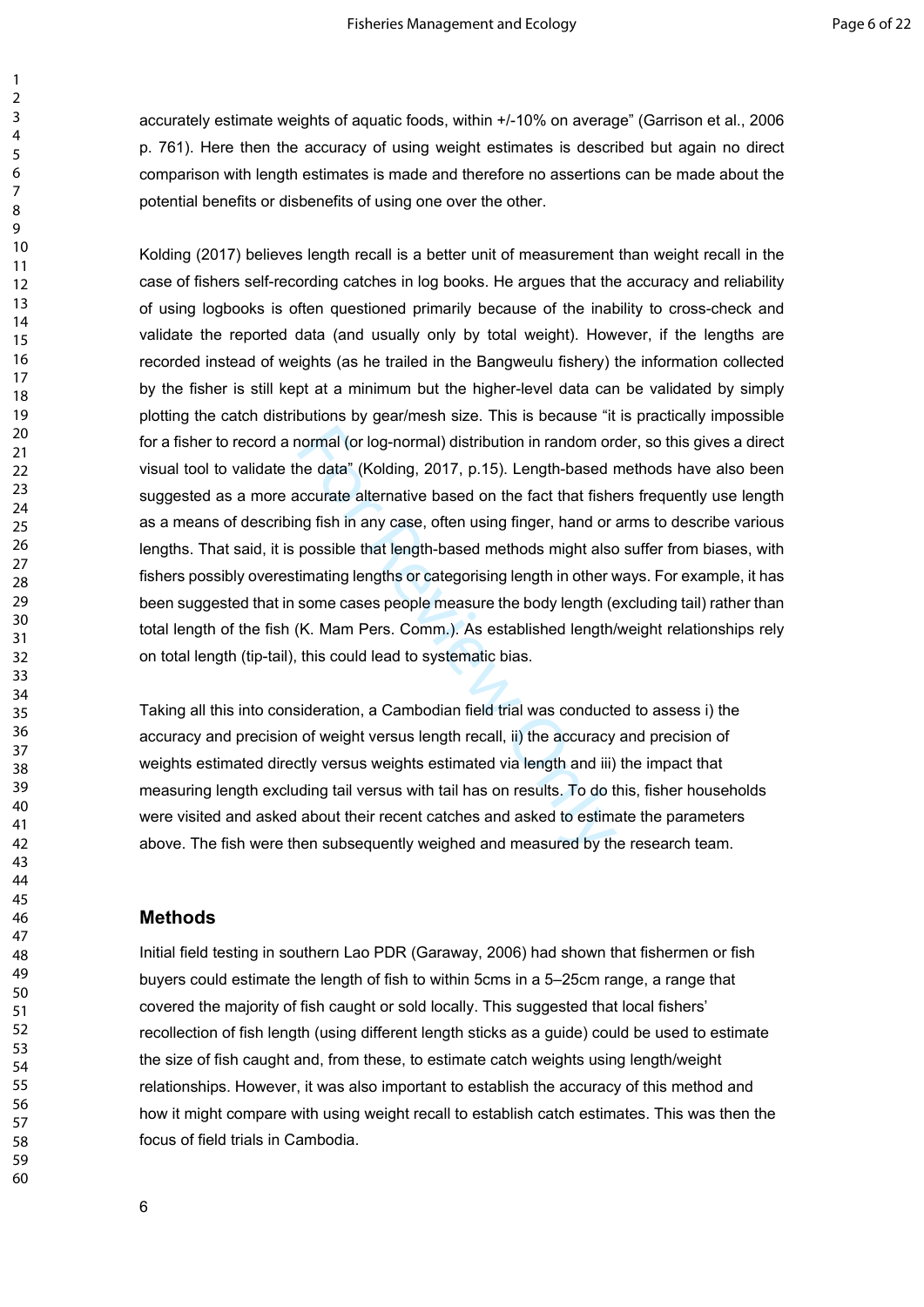$\mathbf{1}$  $\overline{2}$  $\overline{3}$  $\overline{4}$ 5 6  $\overline{7}$ 8  $\mathsf{Q}$ 

The sampling in Cambodia was undertaken in four villages in Kampong Thom and Stung Treng provinces respectively. Sampling took place early in the morning to ensure that respondents had had time to catch fish but that they had not yet processed or consumed the fish. Each respondent was asked about the fish that they had caught and asked to give the estimated weight of each fish and then, following the methodology of Garaway (1999) to estimate the length of each fish (at this point respondents were asked to estimate length both with tail and without). Each fish was then measured and weighed and the information captured on a recording form. During the sampling a total of 34 people (18 households) were interviewed and 89 fish sampled.

#### **Converting length to weights**

For a given fish species, fish weight (W) can be estimated from fish length (L) using the following simple equation:

 $W = a L^b$ 

S, fish weight (*W*) can be estimated from fish le<br>on:<br>ameters of the equation with a representing for<br>meter. Many studies have been done to provide<br>ange of fish species and many of these are av-<br>nBase and the MRC Mekong F Where *a* and *b* are parameters of the equation with *a* representing form factor and *b* the allometric growth parameter. Many studies have been done to provide estimates of these parameters for a wide range of fish species and many of these are available in ecological databases such as FishBase and the MRC Mekong Fish Database. However, in order for a length-based methodology to be useful for small-scale fisheries in developing countries, it would not be possible or practicable to use individual length weight relationship for each species. Number of species commonly caught is large and there is a lack of available capacity to undertake species level identification in the field. Therefore, for the length-based fish sticks to be a useful field tool, a method for converting from length to weight, which minimises the number of different individual length-weight conversion calculations, is required.

Steps were therefore taken to calculate a single conversion factor. To get around the fact that two parameters are needed for each species, estimates of the form factors for many of the commonly caught species were estimated. The form factor ( *a3.0*), as described by Froese (2006) is the value parameter a would have if b had a value of three. This value is chosen as it is widely suggested that it represents a good approximation for weight at a given length (e.g. Hilborn and Walters, 2001) and allometric growth across species appears to be normally distributed around this value (Froese, 2006).

Following the practice of Froese (2006) the form factor was estimated for 93 commonly caught species reported from Southeast Asia, for which length weight relationships already existed (relationships were sourced from FishBase and the MRC Mekong Fish Database).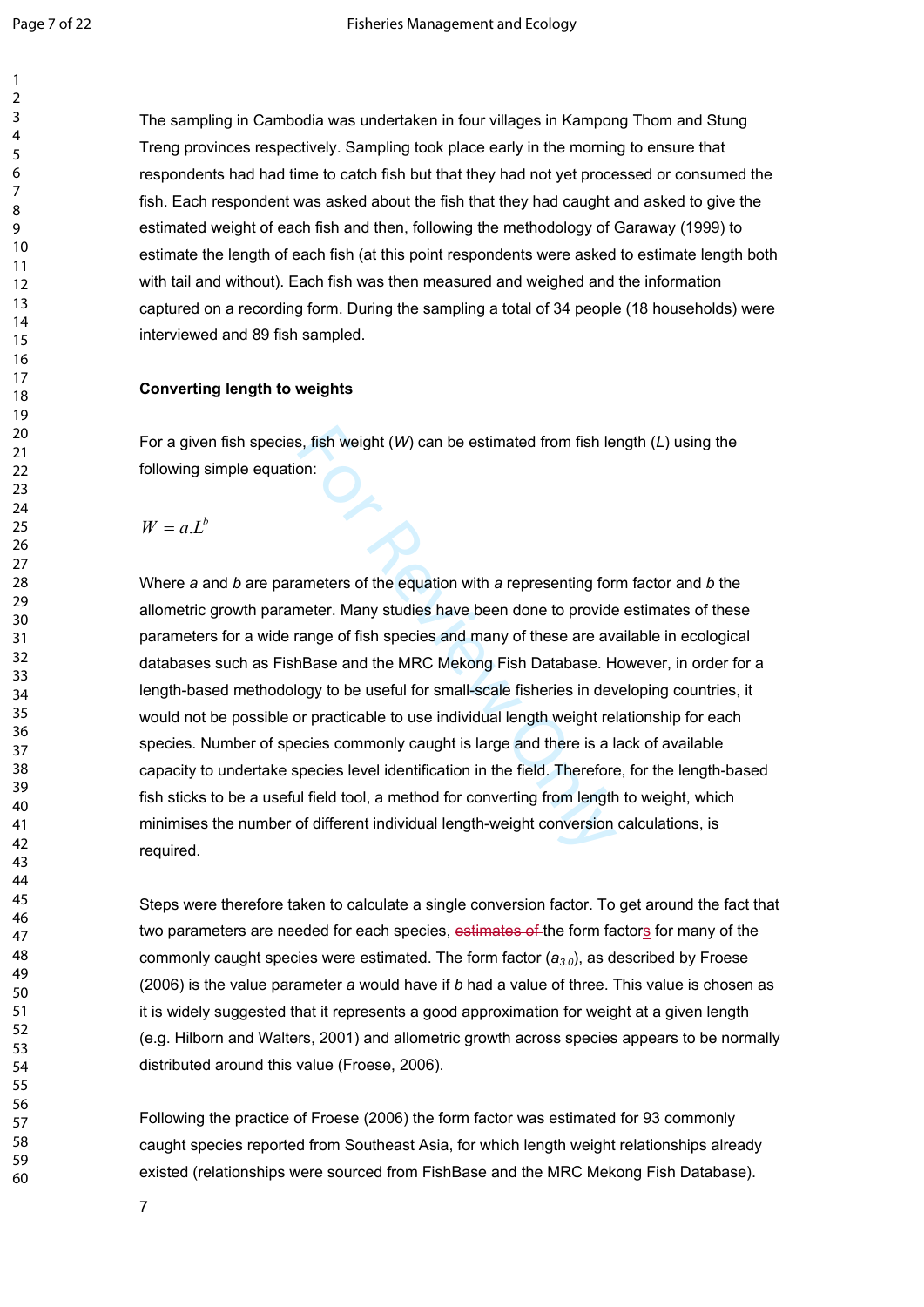Firstly, a regression of *log a* against *b* was calculated using this data (see Figure 1). From this the form factor was estimated using the following equation:

 $a_{3,0} = 10^{\log a - S(b-3)}$ 

Where *S* is the slope of the regression of *log a* vs. *b*.

Fish with low form factor are typically filiform and anguilliform (eel-like) while those with high form factor values tended to be compressiform, being shorter and deeper in shape. Inbetween were the typically fish-shaped or fusiform shapes. While this method provided a useful way to identify a single value for length weight conversions, analysis of the residuals suggested that estimates would be less accurate for long, thin anguilliform fish and introduce greater bias into a single conversion factor. It was therefore decided that to provide greater compensation for the differences in body shapes and the effect that this has on form factor, an alternative method, where the form factor was individually calculated and the mean taken, was used.

single value for length weight conversions, ana<br>es would be less accurate for long, thin anguilli<br>le conversion factor. It was therefore decided the<br>differences in body shapes and the effect that the<br>where the form factor To do this, the form factor was determined by creating a 30-point length/ weight plot based on the available *a* and *b* parameters for each species and using lengths up to 30cm, unless the maximum reported size of the fish was less than this. In such cases, 30 points up to the maximum length of the fish was used. Thirty centimetres was used because in previous studies (Garaway, 1999) all fish caught in test fishing had been smaller than this and, in this study, over 95% of fish sampled were under 30 cm. Having constructed a series based on the existing relationship, a second series was created where *b* was set at a value of 3 and the Excel solver routine was used to determine the value of *a* for each species that would minimise the difference between the two series using least squares. This provided individual form factors for each species. The mean form function (0.0123) was then used together with the allometric growth rate value of 3 as a simple conversion factor from lengths to weight for all species.

#### **Data analysis**

The analysis used the data on the known lengths and weights and estimated lengths and weights for the same fish to explore the accuracy of participant recall of length and weight of fish catches. This was done by comparing estimated and actual lengths for all fish and estimated and actual weights of all fish. Given the interest in using lengths as a means to estimate consumption or yield, the accuracy of recalled length converted to weight and estimated weight to true weight was also compared.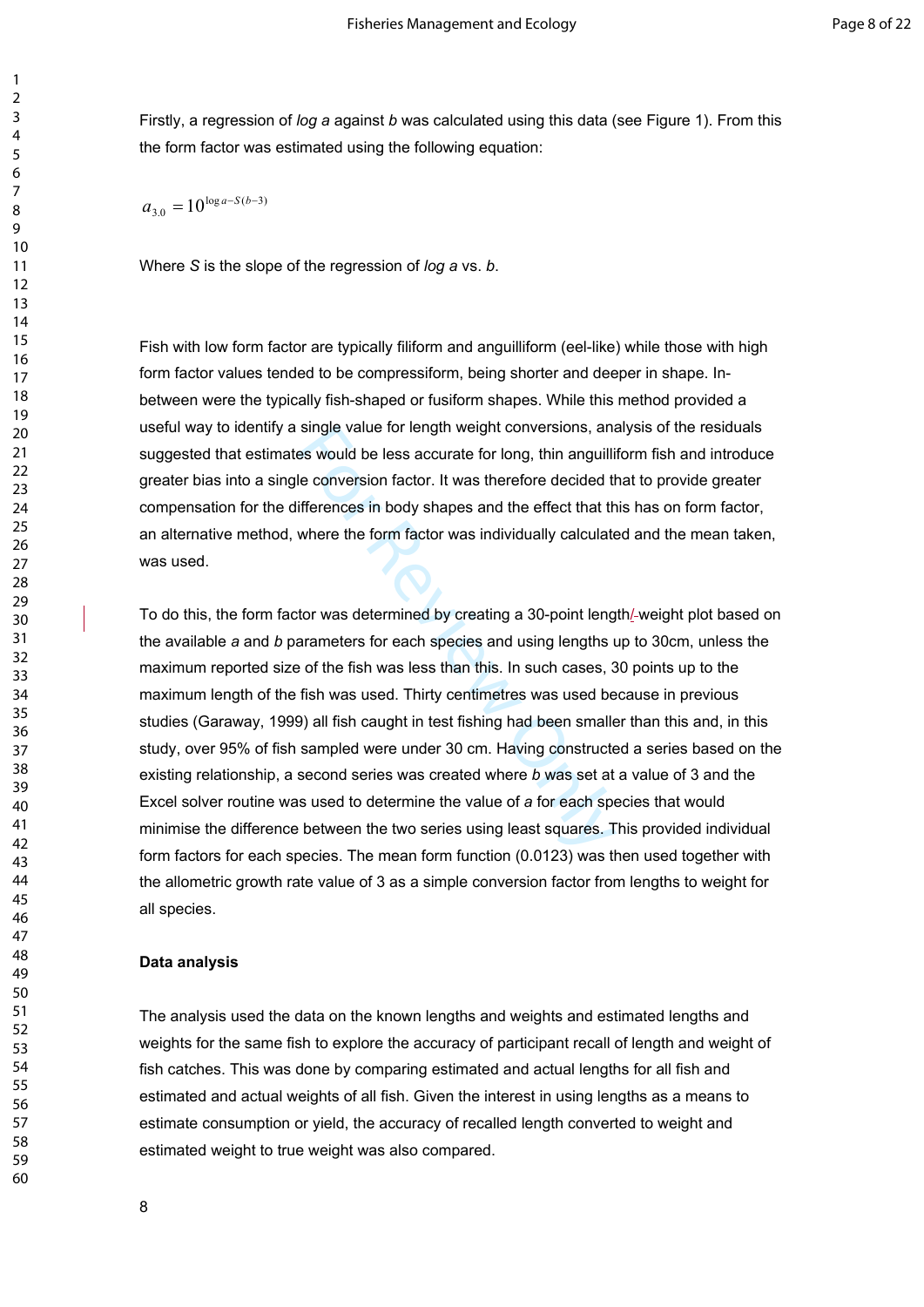$\mathbf{1}$  $\overline{2}$  $\overline{3}$  $\overline{4}$ 5 6  $\overline{7}$ 8  $\mathsf{Q}$ 

### **Results**

#### **Weight vs length recall**

In the first instance the accuracy with which respondents could recall weights and lengths (the latter using the fish sticks and asked to give total length including tail) was tested. The estimates of length and weight were divided by the actual length or weight to provide an indication of the degree of over and under estimation in each case (Figure 2). As can be seen respondents, on average, tended to overestimate when asked to recall weight (mean 1.47, SD 1.92). By comparison respondents were more accurate and more precise but tended to underestimate length when using the length-based 'fish sticks' (mean 0.81, SD 0.134). In addition, respondents were more consistent in their estimations using fish sticks, with 96.6% underestimating length. In the case of weight estimation, marginally more respondents overestimated weight (52.3%) but often to a high degree.

The results suggest that, using this method, respondents are able to more accurately describe fish in terms of their length than their weight and that length can potentially provide a good basis for catch/consumption estimates.

were more consistent in their estimations using<br>
In the case of weight estimation, marginally m<br>
52.3%) but often to a high degree.<br>
At, using this method, respondents are able to r<br>
of their length than their weight and t Given the suggestion that fishers may estimate the length of fish without the tail, data were also analysed to establish whether there was any difference in the accuracy and precision of estimates made on fish body length (no tail) compared to fork length (including tail). In fact, the results (based on a subset of 80 estimations) indicated that there was no significant difference between estimations using body length or fork length (P>0.05) and that the estimates in either case were very similar (body: mean = 0.82; fork: mean = 0.81).

### **Comparison of accuracy of weight and length methods**

Applying the calculated length conversion factor (W=<u>0.0123L<sup>3</sup>L0.0123</u>) to all estimated-length estimates generated a series of estimated fish weights that were then used to estimate the aggregated catch across the 18 household catches (Figure 3). This again suggested that length-based estimates, using the fish sticks to aid in length recall, were closer than recalled weight estimates in 73% of cases. In addition, the average difference between estimated and actual weight (the error) is three times less for length-based estimates than for the weightbased estimates (p<.05).

**Effects of body shape on recall and implications for the methodology**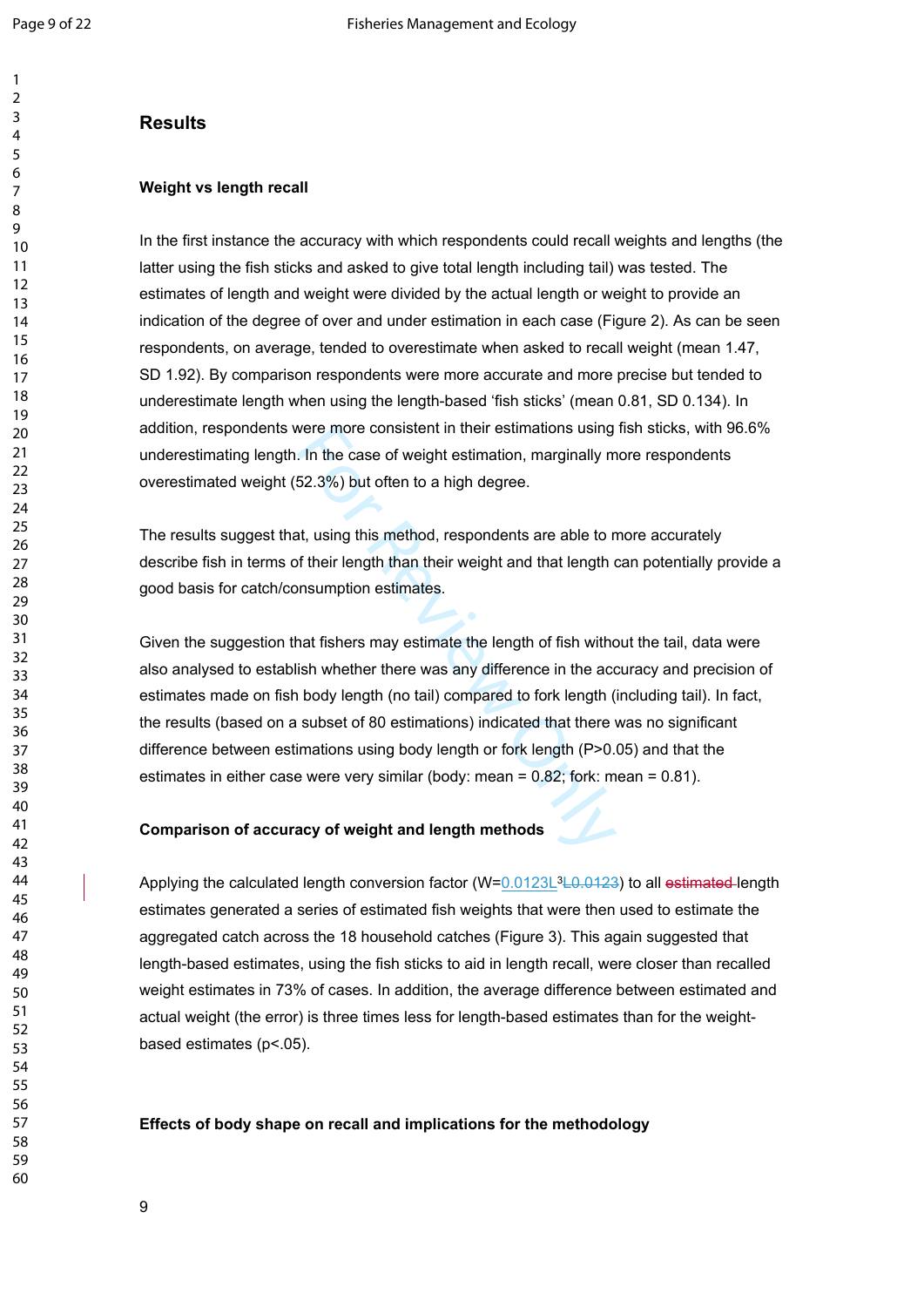While the length-based recall method using fish sticks provides a fairly simple and robust method to estimate consumption and yields, it is acknowledged that reducing the diversity of fish body shapes and form factors to a single conversion factor is a potential limitation of the methodology. However, it is also important to note that increasing the number of conversion factors to account for the diversity of body shapes is also a limitation in terms of practicality and that these two aspects needs to be weighed carefully when making a decision. As a first step in examining this trade off and identifying directions for further refinement of the methodology we looked at the effect of fish body shape on length estimation and form factor.

For species where there were more than five data points and a form factor value, the estimated length was plotted against the form factor (Figure 4). Given that as form factor increases, fish are tending to become more compressed in shape, this suggested that respondents were tending to underestimate the length of the more compressed forms compared to longer, thinner shaped fish.

ing to underestimate the length of the more compared fish.<br>
In from length to weight is not linear, the effect or<br>
In from length to weight is not linear, the effect or<br>
Internative Conversion factors could be calculated f Because the conversion from length to weight is not linear, the effect on estimated weight is more pronounced (Figure 5). The results suggest that weight estimation could be made even more accurate if separate conversion factors could be calculated for different categories of fish based on their shape, as was done in the 1999 study, where local species were categorised into the three general categories (anguilliform, fusilliform, and compressiform) and this was noted at point of recall. Using separate conversion factors for anguilliform (0.0047), fusiform (0.0125) and compressiform (0.0255) to convert lengths to weight improved the accuracy over a uniform conversion factor for 66% of the aggregated household catches, with weight estimates on average 26.6% closer -to the actual weight. This results suggests a benefit to using shape-based conversion factors, although the results in this case were not significant (P=0.11)

### **Conclusion**

Through the use of field trials, this study has tested and compared the precision and accuracy of two different methods for estimating household fish catches based on respondent recall of what has been caught and/or consumed. With growing interest in using household recall data to estimate fish catch/ consumption, driven by a recognition that current methods for doing this can lead to significant underestimation, ensuring that the methods used are simple yet accurate is critical. Simple, because they need to be able to capture the diverse fishing and consumption habits of households in the small scale fisheries sector, with all the challenges that this presents (large numbers of fishers, dispersed landing sites and fishing times, highly perishable goods quickly consumed or sold, limited fisheries personnel to carry out data collection etc.). Accurate, because even small inaccuracies can produce large sources of error when data are aggregated.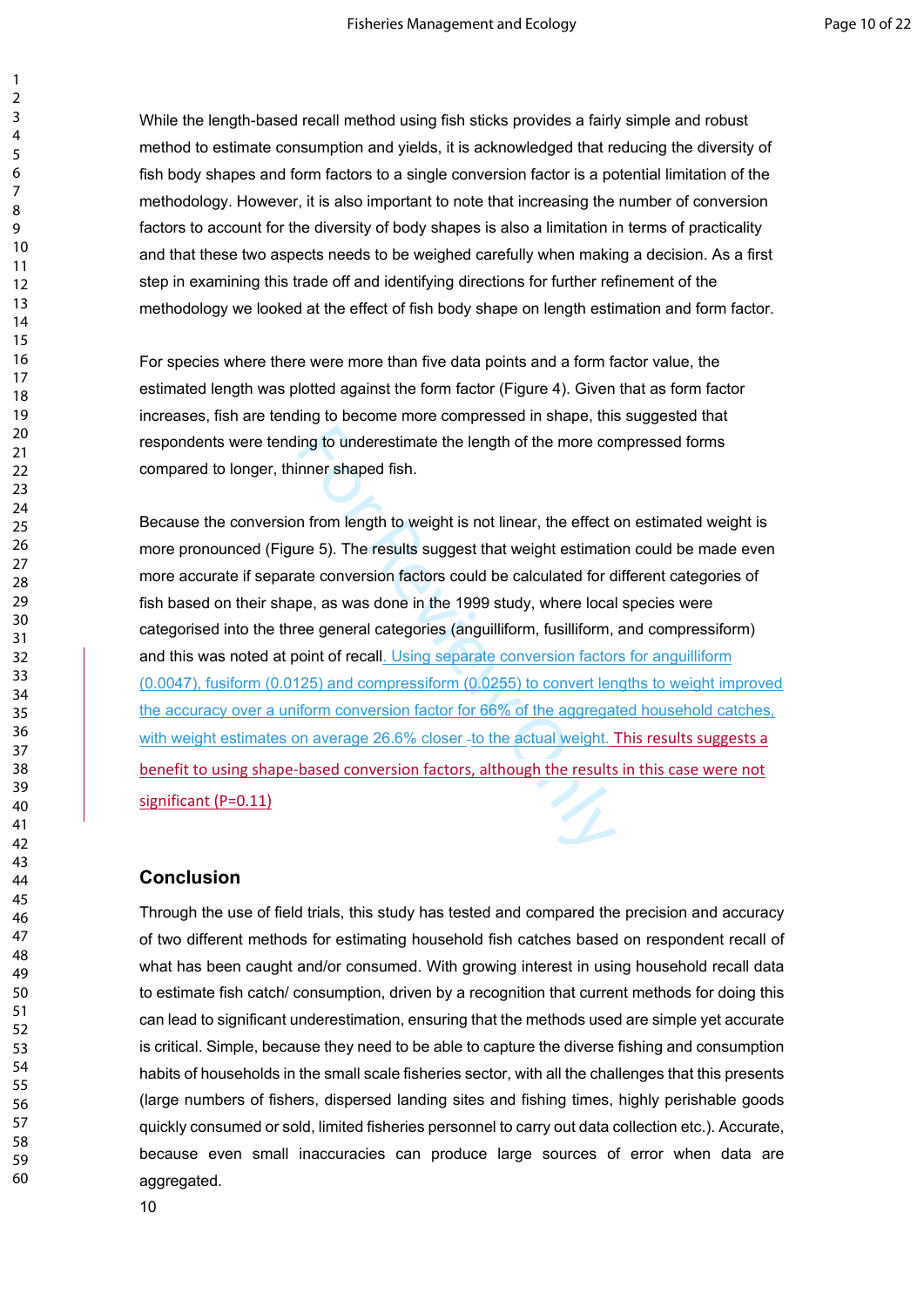The study demonstrates that respondents in small scale subsistence fisheries are able to fairly accurately quantify the amount of fish they catch. They are able to more accurately and precisely describe fish in terms of their length, using VA's as a guide, than their weight. This may be because using length and shape is a more common method for describing size and it is also more amenable to visual aids than weight, with visual aids known to be helpful in aiding respondents in consumption studies. Given that recalling weight directly is by far the most common method used in household catch surveys at present, this is an important finding. Whilst respondents, on average, tended to overestimate when asked to recall weight (mean 1.47, SD 1.92), they consistently (96.6% responses), and more precisely, *underestimated* length when using 'fish sticks' (mean 0.81, SD 0.134). The consistency of this underestimation suggests that correction factors could be applied to improve results further.

ple but effective means of converting these lere<br>
e practicable value. The study also demonstrat<br>
th conversion factor, weight estimates based of<br>
sed directly on weight, with the average differe<br>
error) being three times However, without a simple but effective means of converting these lengths to weights, the method would be of little practicable value. The study also demonstrated that, even using just a single averaged length conversion factor, weight estimates based on length were more accurate than those based directly on weight, with the average difference between estimated and actual weight (the error) being three times less for length-based estimates than for the weight-based estimates. Further accuracy gains could be made by increasing the number of length conversion factors to reflect the form of the fish. Whilst there is always a trade-off between ease of use and results, categorisation of fish, based on three fish shapes, provided more accurate results and has previously been found to be practicable in the field and may be beneficial in multi-species fisheries.

Given that respondents in small scale subsistence fisheries are able to fairly accurately quantify the amount of fish they catch through recall, household surveys (or log books) represent a promising way to collect data on catches and consumption at the local level. The study illustrates that precision and accuracy of results will be improved by using fish length as opposed to weight suggests that results may well be improved by using fish length as opposed to weight as the standard measurement recalled. The length-based recall method using fish sticks, as described in this paper, provides a simple, low cost and robust method to do this.

### **Acknowledgements**

We would like to thank Mam Kosal and Chanthone Phothitay who assisted with the collection of data during the study and the support of the European Union through the Conservation of Aquatic Biodiversity/Mekong Initiatives programme and Stephanie Heyworth for producing graphs. We would also like to thank the fishers in both Cambodia and Lao PDR who gave their time to support this study and without whom this work would not have been possible.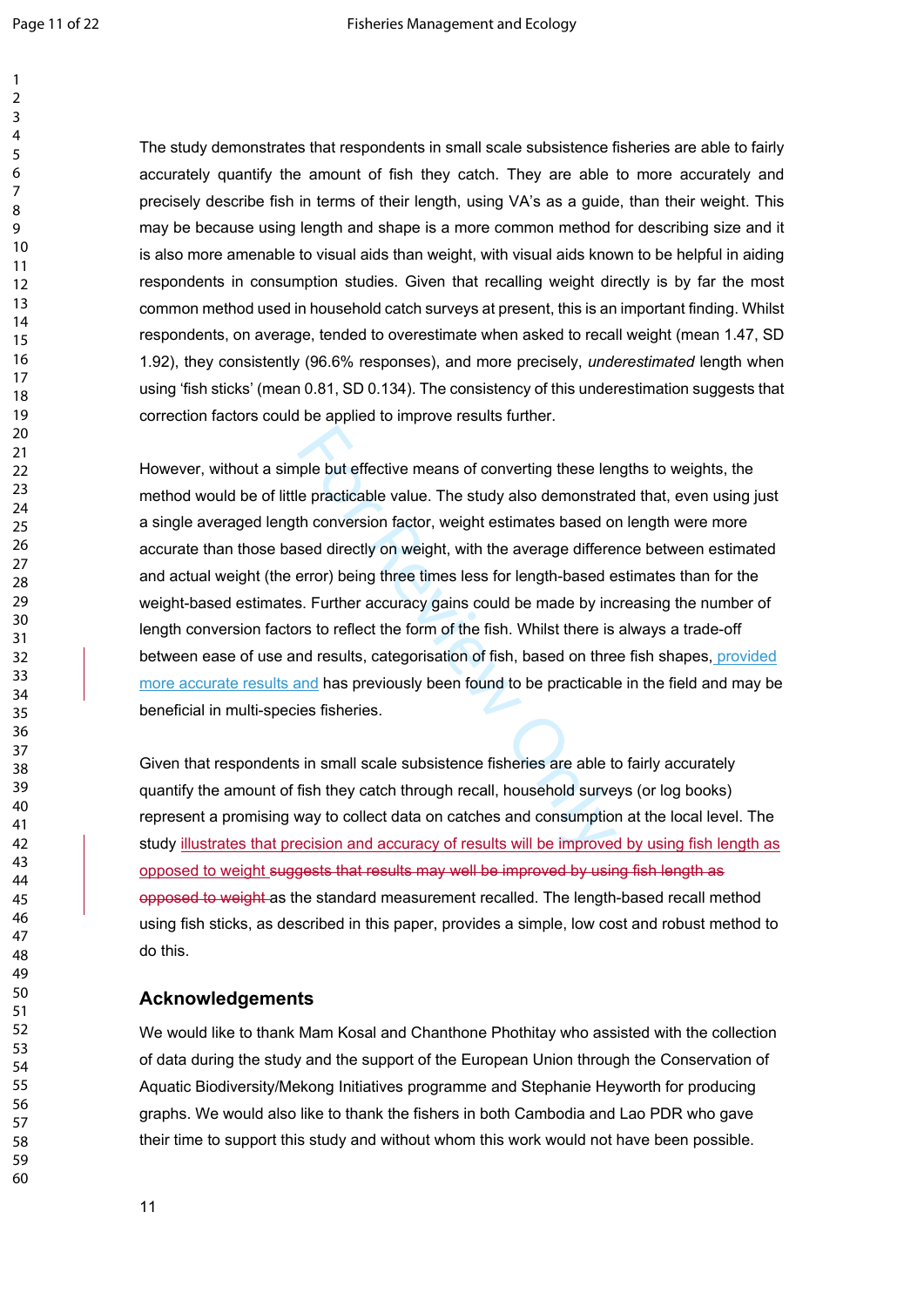### **References**

Allison, E. and Mills, D. (2018) Counting the fish eaten rather than the fish caught (2018) *PNAS* vol. 115, No. 29, pp. 7459–7461

Arthur, R.I., Friend, R.M. and Béné, C. (2016) Social benefits from inland fisheries: implications for a people-centred response to management and governance challenges. In: J.F. Craig (ed.). *Inland Fisheries* Wiley, Oxford

Belton, B. and Thilsted, S. H. (2014). Fisheries in transition: Food and nutrition security implications for the global South. *Global Food Security*, 3, 59-66.

Béné C., Hersoug, B. and Allison, E.H. (2010). Not by rent alone: Analysing the pro-poor functions of small-scale fisheries in developing countries. *Development Policy Review*, 28, 325-358.

Béné, C. and Friend, R.M. (2011). Poverty in small-scale fisheries: old issue, new analysis. *Progress in Development Studies*, 11, 119-144.

Fisheries Wiley, Oxford<br>
5. H. (2014). Fisheries in transition: Food and<br>
bal South. Global Food Security, 3, 59-66.<br>
and Allison, E.H. (2010). Not by rent alone: Ana<br>
fisheries in developing countries. Development<br>
Fisher Béné, C., Arthur, R., Norbury, H., Allison, E. H., Beveridge, M., Bush, S., Campling, L., Leschen, W., Little, D., Squires, D., Thilsted, S. H., Troell, M. and Williams, M. (2016). Contribution of fisheries and aquaculture to food security and poverty reduction: Assessing the current evidence. *World Development*, 79, 177-196.

Béné, C., Steel, E., Luadia, B. K. and Gordon, A. (2009). Fish as the "bank in the water" - Evidence from chronic-poor communities in Congo. *Food Policy,* 34, 108-118.

Brugere, C. (2014) How to reduce gender discrimination in the fisheries and aquaculture sectors: study of fisheries and aquaculture value chains in Mozambique. Norad Report 4/2014.Norad, Oslo

Coates, D. (2002) Inland capture fishery statistics of Southeast Asia: Current status and information needs. RAP Publication 2002/11. Bangkok, Thailand: Asia-Pacific Fishery Commission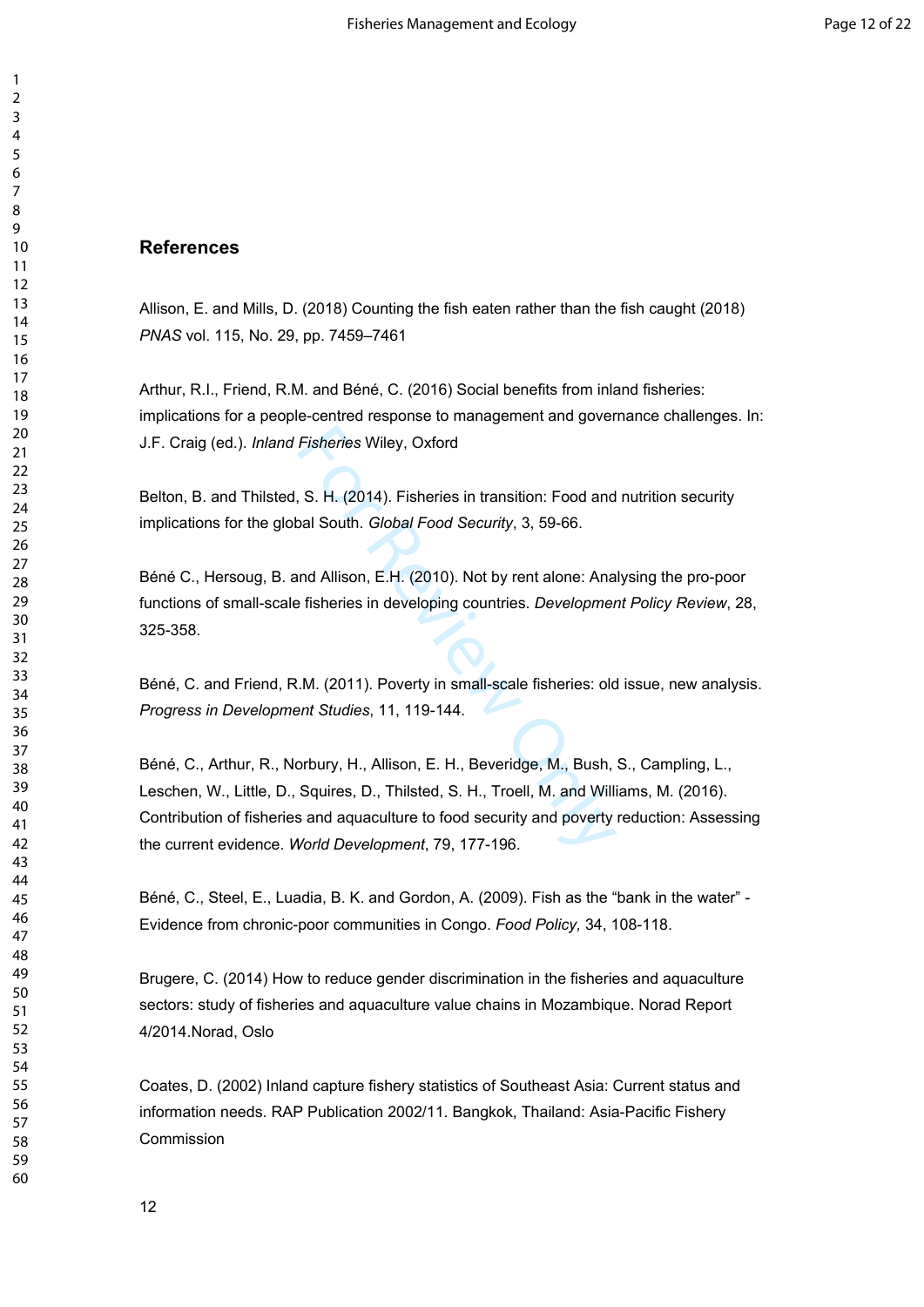FAO, WorldFish Center and World Bank. 2008. Small-scale capture fisheries: A global overview with emphasis on developing countries. Big Numbers Project, Preliminary Report: Big Numbers Project. Washington, DC, World Bank.

FAO. (2017) Workshop on improving our knowledge on small-scale fisheries: data needs and methodologies. Workshop proceedings, 27–29 June 2017, Rome, Italy. FAO Fisheries and Aquaculture Proceedings No. 55. Rome, Italy.

Fluet-Chouinard, E, Funge-Smith, S Peter B. McIntyre, P. (2018) Global hidden harvest of freshwater fish revealed by household surveys Proceedings of the National Academy of Sciences Jul 2018, 115 (29) 7623-7628; DOI:10.1073/pnas.1721097115

Froese, E (2006) Cube law, condition factor and weight–length relationships: history, metaanalysis and recommendations J. Appl. Ichthyol. 22 (2006), 241–253

Garaway, C. J. 1999. Small waterbody fisheries and the potential for community-led enhancement: Case studies in Lao PDR *,* PhD, Imperial College, University of London.

law, condition factor and weight-length relation<br>
dations J. Appl. lchthyol. 22 (2006), 241–253<br>
Small waterbody fisheries and the potential for c<br>
udies in Lao PDR, PhD, Imperial College, University<br>
Sh, fishing and the r Garaway, C. (2005). Fish, fishing and the rural poor: A case study of the household importance of small-scale fisheries in the Lao PDR. *Aquatic Resources, Culture and Development* 1, 131–144.

Garaway, C. J., Photitay, C., Roger, K., Khamsivilay, L. and Halwart, M. (2013). Biodiversity and Nutrition in Rice-Based Ecosystems; the Case of Lao PDR. *Human Ecology,* 41, 547- 562.

Garrison, J.G., Hortle, K.G., Singhanouvong, D., Pham, LT., Rayan, W., and Mao, S. (2006) Estimating consumption of fish and other aquatic animals in the Mekong Basin: a comparison of interview and measurement methods. *Journal of Food Composition and Analysis* 19: 761 – 762.

Gibson, R., Charrondiere,R. and Bell, W. (2017) Measurement Errors in Dietary Assessment Using Self-Reported 24-Hour Recalls in Low-Income Countries and Strategies for Their Prevention, *Advances in Nutrition*, Volume 8, Issue 6, 1 November 2017, Pages 980– 991,<https://doi.org/10.3945/an.117.016980>

Hall, S. J., Hilborn, R., Andrew, N. L. and Allison, E. H. (2013). Innovations in capture fisheries are an imperative for nutrition security in the developing world. *Proceedings of the National Academy of Sciences.* 110, 8393-8398.

13 Hilborn, R. and Walters, C.J. (2001) Quantitative Fisheries Stock Assessment: Choice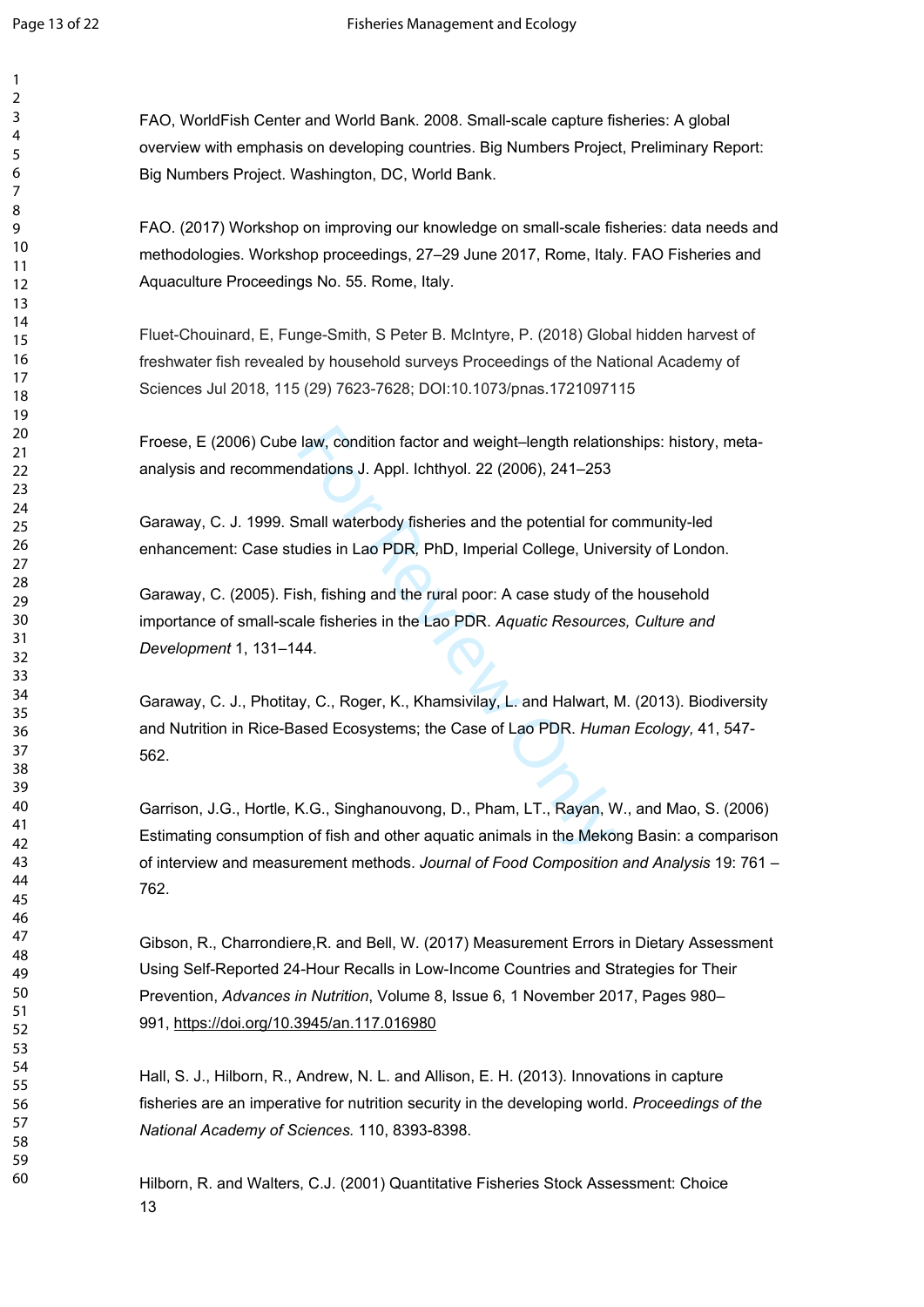dynamics and uncertainty. Chapman and Hall, New York. 570 pp

Halwart, M. (2008) Biodiversity, Nutrition and Livelihoods in Aquatic Rice-Based Ecosystems. *Biodiversity Journal of Life on Earth* 9: 36–40. Special: Biodiversity and Agriculture

Hortle, K.G. (2007). Consumption and the yield of fish and other aquatic animals from the Lower Mekong Basin. MRC Technical Paper No. 16, Mekong River Commission, Vientiane. 87 pp

Kabahenda, M. K., Amega, R., Okalany, E., Husken, S. M. C., and Heck, S. (2011). Protein and micronutrient composition of low-value fish products commonly marketed in the Lake Victoria region. *World Journal of Agricultural Sciences*, 7, 521-526.

Kawarazuka, N. and Béné, C. (2010). Linking small-scale fisheries and aquaculture to household nutritional security: an overview. *Food Security,* 2, 343-357.

Kawarazuka, N. and Béné, C. (2011) The potential role of small fish species in improving micronutrient deficiencies in developing countries: building evidence. *Public Health Nutrition,* 14, 1927-1938.

Kelleher, K, Westlund, L., Hoshino, E., Mills, D., Willmann, R., de Graaf, G. and Brummett, R. (2012) Hidden harvest: The global contribution of capture fisheries Report no. 66469-GLB. World Bank

Same, C. (2010). Linking small-scale fisheries an<br>
security: an overview. *Food Security*, 2, 343-357<br>
Same, C. (2011) The potential role of small fish s<br>
es in developing countries: building evidence.<br>
L., Hoshino, E., Mi Kolding (2017) Data Collection methods for small-scale fisheries in FAO (2017) Workshop on improving our knowledge on small-scale fisheries: data needs and methodologies. pp.14-15. Workshop proceedings, 27–29 June 2017, Rome, Italy. FAO Fisheries and Aquaculture Proceedings No. 55. Rome, Italy.

Kuster, C., Vuki, VC. and Zann, L.P. (2006) Validation of the accuracy of household reporting of subsistence fishing catch and effort: a Fijian case study. *Fisheries Management and Ecology*, 2006, 13, 177–184

Lynch, A. J., Cooke, S. J., Deines, A. M., Bower, S. D., Bunnell, D. B., Cowx, I. G., Nguyen, V. M., Nohner, J., Phouthavong, K., Riley, B., Rogers, M. W., Taylor, W. W., Woelmer, W., Youn, S.-J., and Beard, Jr., T. D. (2016). The social, economic, and environmental importance of inland fish and fisheries. *Environmental Reviews*, 24, 115-121.

Mills, D. J., Westlund, L., de Graaf, G., Kura, Y., Willman, R. and Kelleher, K. (2011). Underreported and Undervalued: Small-scale Fisheries in the Developing World, *Small-Scale*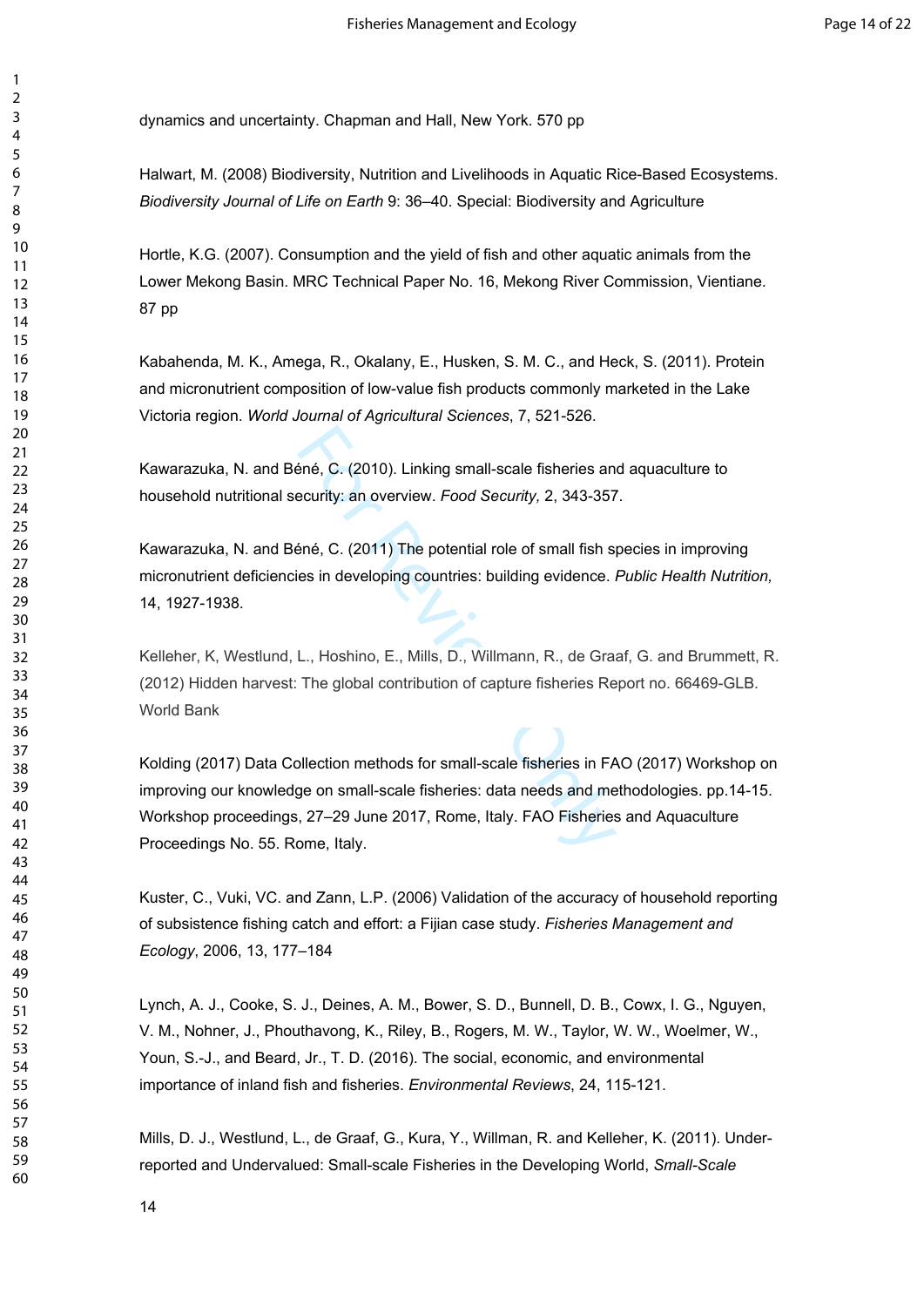$\mathbf{1}$  $\overline{2}$  $\overline{3}$  $\overline{4}$  $\overline{7}$ 

*Fisheries Management: Frameworks and Approaches for the Developing World*, 1-15.

Moreau, A.M. and Garaway, C. (2018) "Fish rescue us from hunger": The contribution of aquatic resources to household food security on the Rufiji River floodplain, Tanzania. *Human Ecology* December 2018, Volume 46, Issue 6, pp 831–848

Naska, A., Lagiou, A. and Lagiou, P. (2017). Dietary assessment methods in epidemiological research: current state of the art and future prospects. *F1000Research*, *6*, 926. doi:10.12688/f1000research.10703.1

Rumpler W.V., Kramer M., Rhodes D.G., Moshfegh A.J. and Paul D.R. (2008) Identifying sources of reporting error using measured food intake. *European Journal of Clinical Nutrition* Volume 62, pp 544–52.

Shim, J. S., Oh, K. and Kim, H. C. (2014). Dietary assessment methods in epidemiologic studies. *Epidemiology and health*, *36*, e2014009. doi:10.4178/epih/e2014009

Kim, H. C. (2014). Dietary assessment method<br>
and health, 36, e2014009. doi:10.4178/epih/e2<br>
Palmer Zimmerman, T., Wilson, M., Mittl, B., Is<br>
, R., Hull, S., Baranowski, T., Guenther, P., Wil<br>
ssessment of the Accuracy of Subar, A.F., Crafts, J., Palmer Zimmerman, T., Wilson, M., Mittl, B., Islam, G., Mcnutt, S., Potischman, N., Buday, R., Hull, S., Baranowski, T., Guenther, P., Willis, G., Tapia, R. and Thompson, F. (2010) Assessment of the Accuracy of Portion Size Reports Using Computer-Based Food Photographs Aids in the Development of an Automated Self-Administered 24- Hour Recall. *Journal of the American Dietetic Association* January 2010 Volume 110 Number 1. Pp55-64

Tacon, A.G.J. and Metian, M. (2013). Fish Matters: Importance of Aquatic Foods in Human Nutrition and Global Food Supply. *Reviews in Fisheries Science,* 21, 22-38.

Thilsted, S. H., Thorne-Lyman, A., Webb, P., Bogard, J. R., Subasinghe, R., Phillips, M. J. and Allison, E. H. (2016). Sustaining healthy diets: The role of capture fisheries and aquaculture for improving nutrition in the post-2015 era. *Food Policy*, 61, 126-131.

Welcomme, R. L., Cowx, I. G., Coates, D., Béné, C., Funge-Smith, S., Halls, A. and Lorenzen, K. (2010). Inland capture fisheries. *Philosophical Transactions of the Royal Society B-Biological Sciences,* 365, 2881-2896.

Welcomme, R. L. 2011. An overview of global catch statistics for inland fish. – ICES Journal of Marine Science, 68: 1751–1756.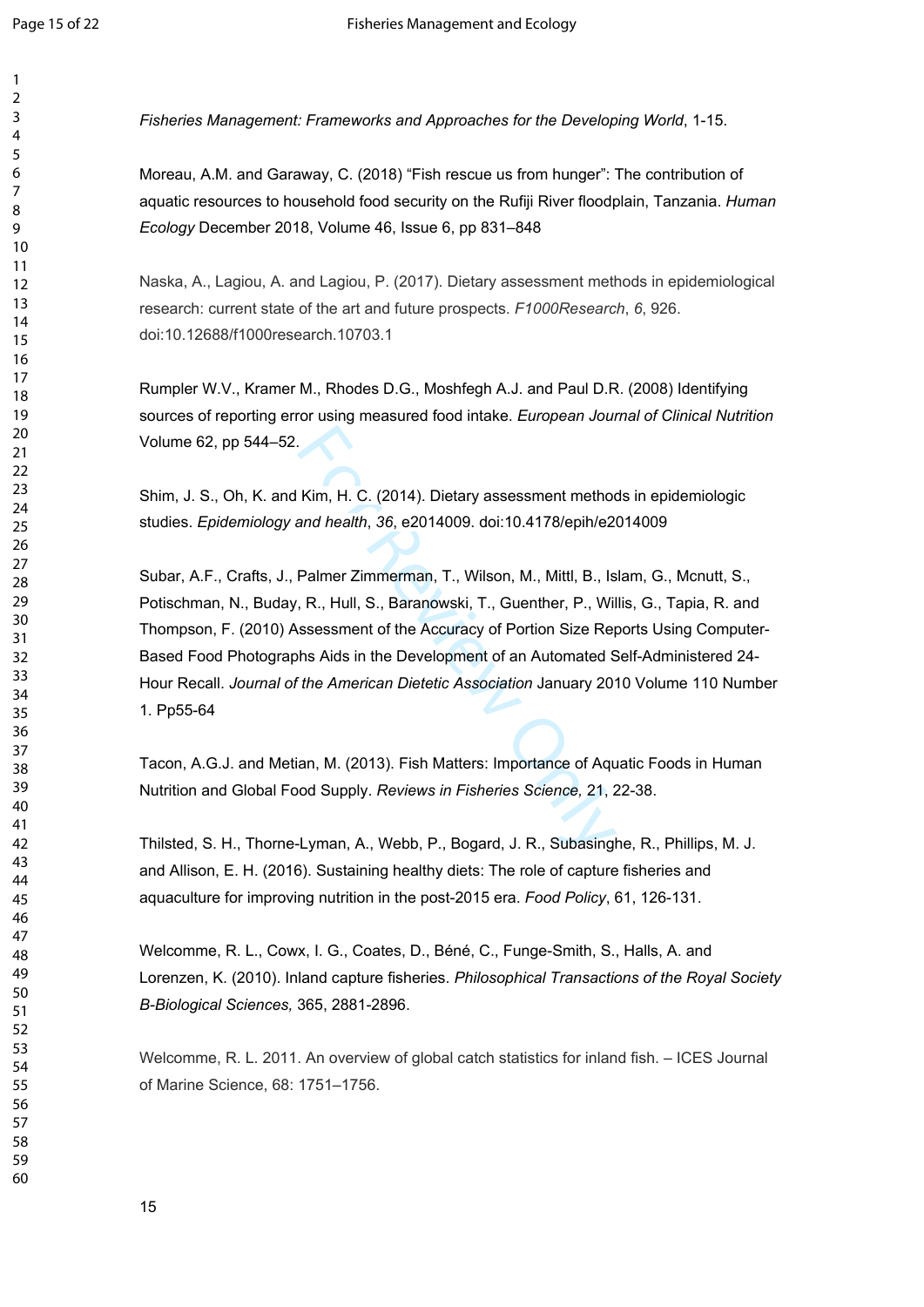Youn, S., Taylor, W., Lynch, A., Cowx, I., Beard, D., Bartley, D. and Wu, F. (2014) Inland capture fishery contributions to global food security and threats to their future, *Global Food Security*, Volume 3, Issues 3–4, Pages 142-148,

### **List of Figures**

Figure 1. Scatter plot of *log a* against *b* for 93 commonly caught species in the Mekong region with linear regression line fitted. The relationship is described by the equation *log a* = 1.4246 – 1.1429 *b*.

Figure 2. Accuracy and precision of length and weight estimates of each fish as a proportion of the actual length or weight.

Figure 3. Actual total household fish catch and estimated catches based on weight and converted length recall methods.

Figure 4. Variation in average reported length as a proportion of actual length with increasing form factor.

For Review Only

Figure 5. Variation in average estimated weight as a proportion of actual weight with increasing form factor.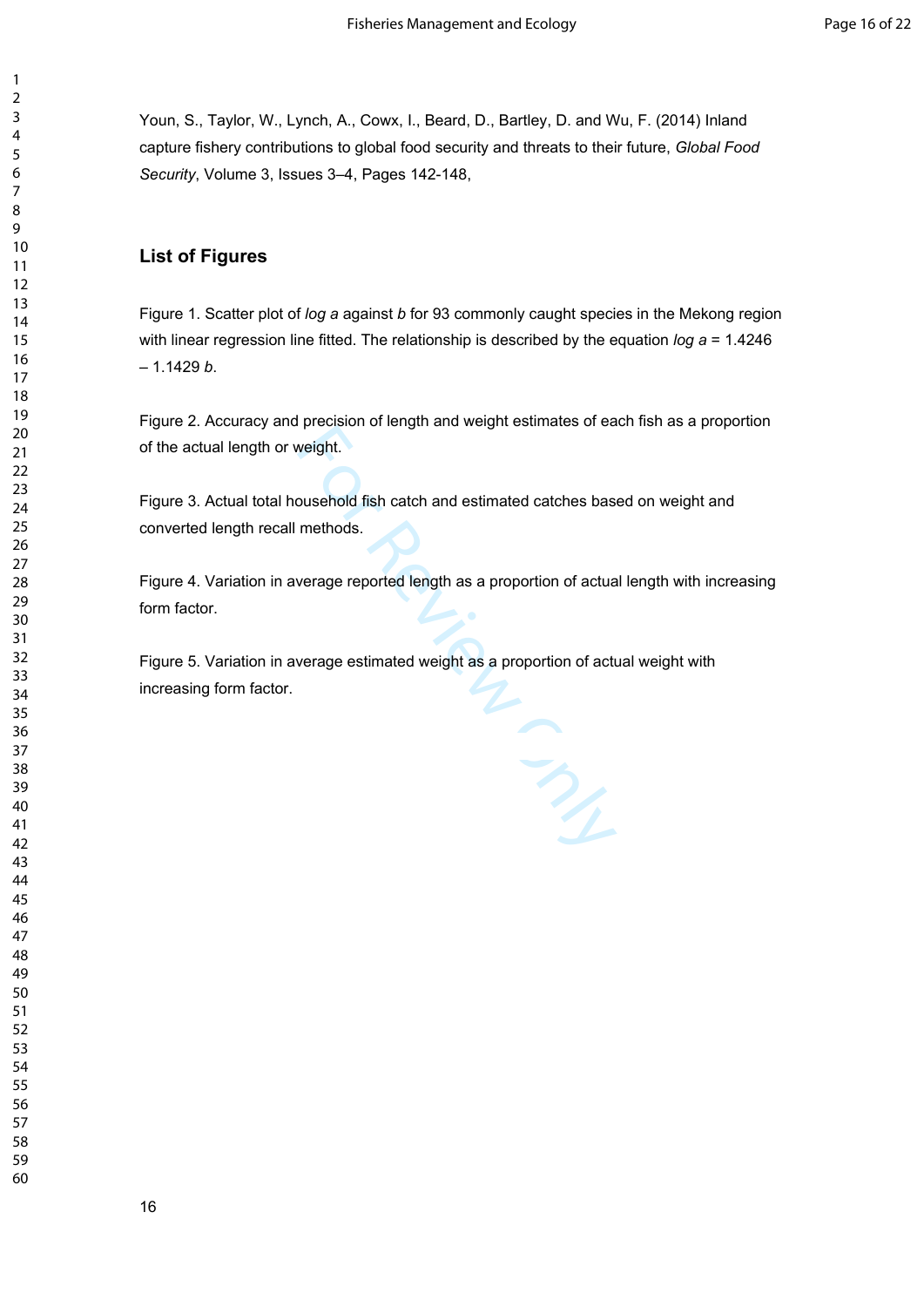$\mathbf{1}$  $\overline{2}$  $\overline{3}$  $\overline{4}$  $\overline{7}$ 

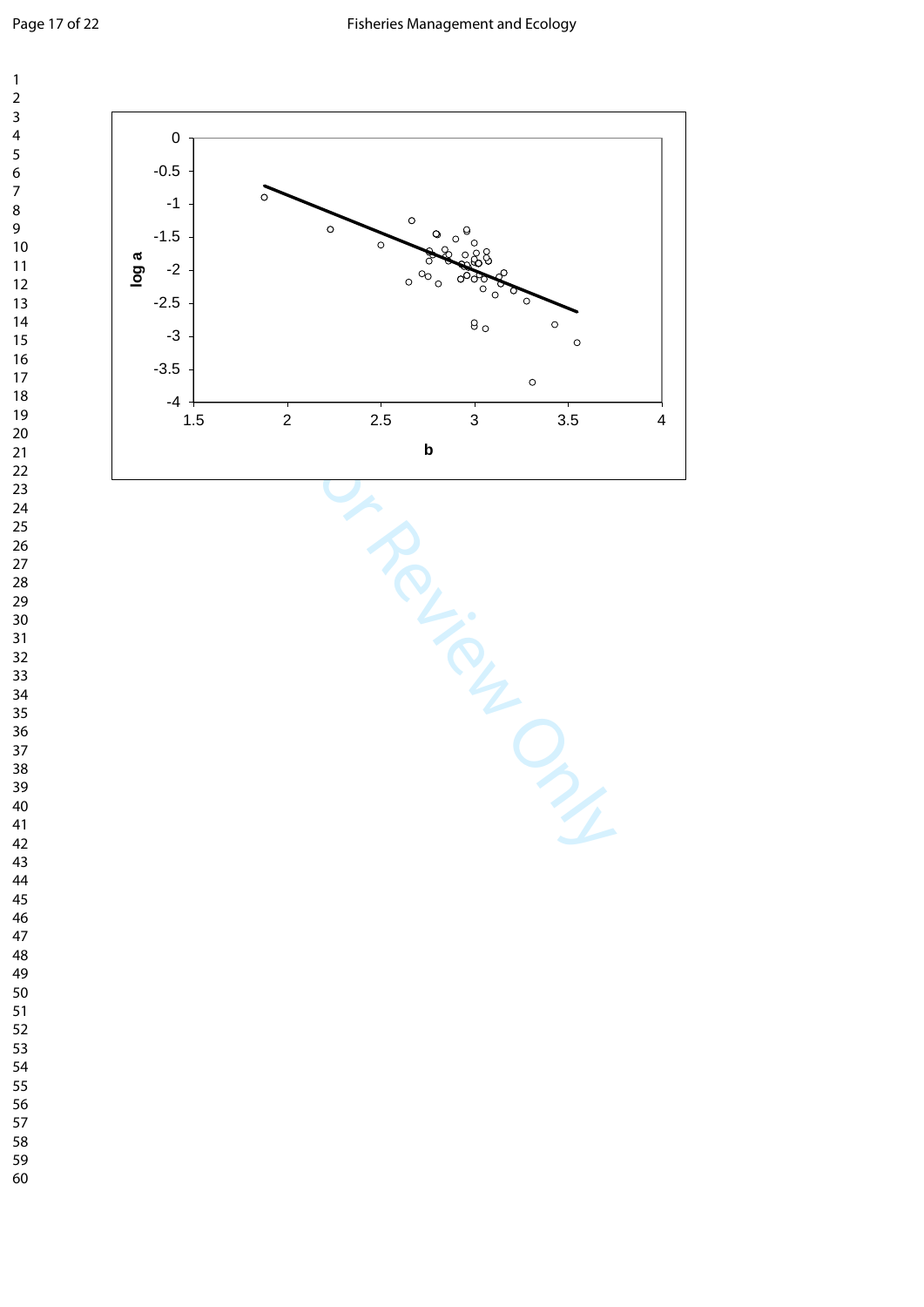$\overline{7}$ 

 $\overline{4}$ 

 $\mathbf{1}$  $\overline{2}$  $\overline{3}$ 

 $\overline{9}$ 

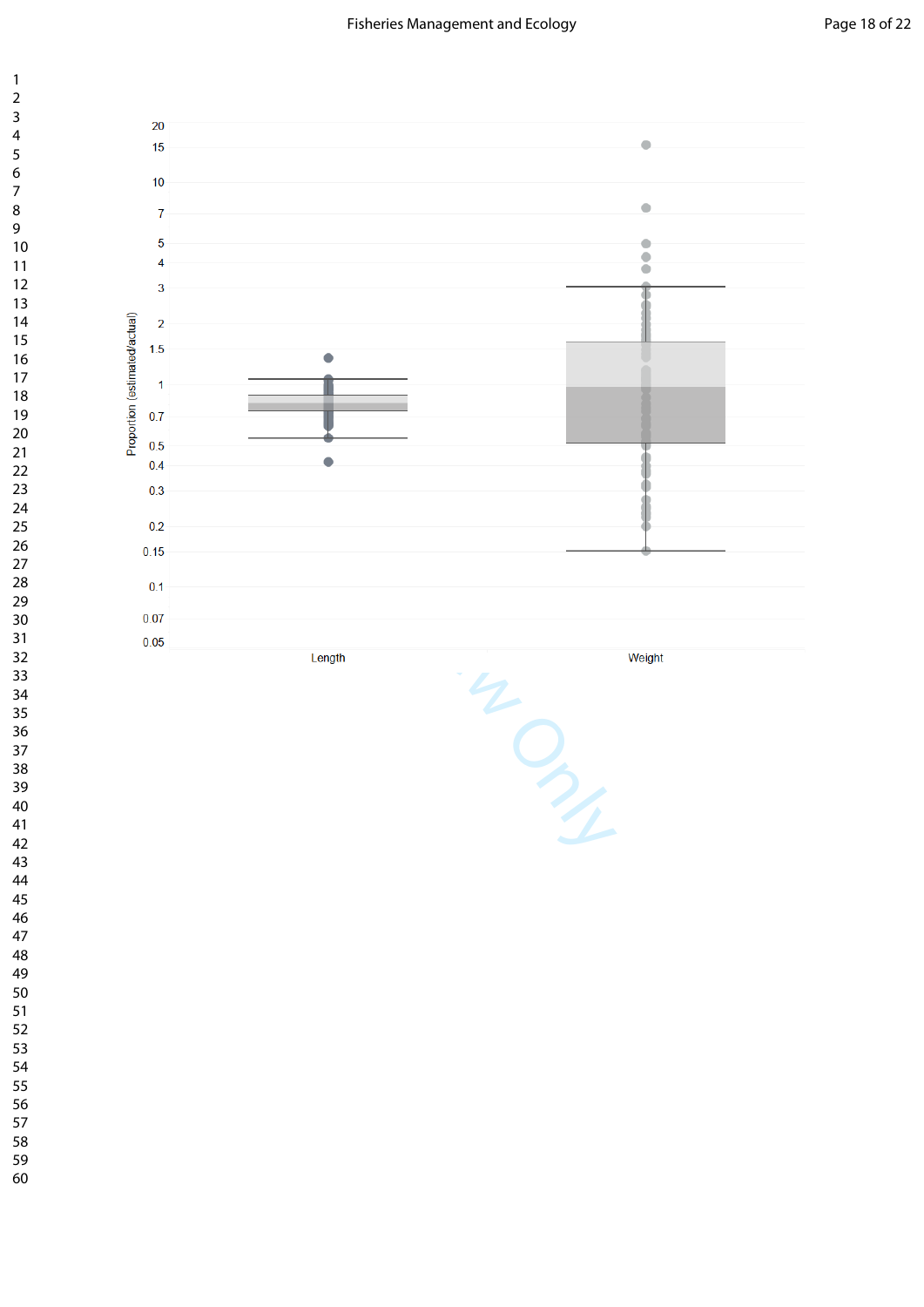$\overline{6}$ 

 $\overline{7}$ 

 $\overline{9}$ 

 $\overline{\mathbf{r}}$ 

 $\mathbf{1}$  $\overline{2}$  $\overline{3}$ 

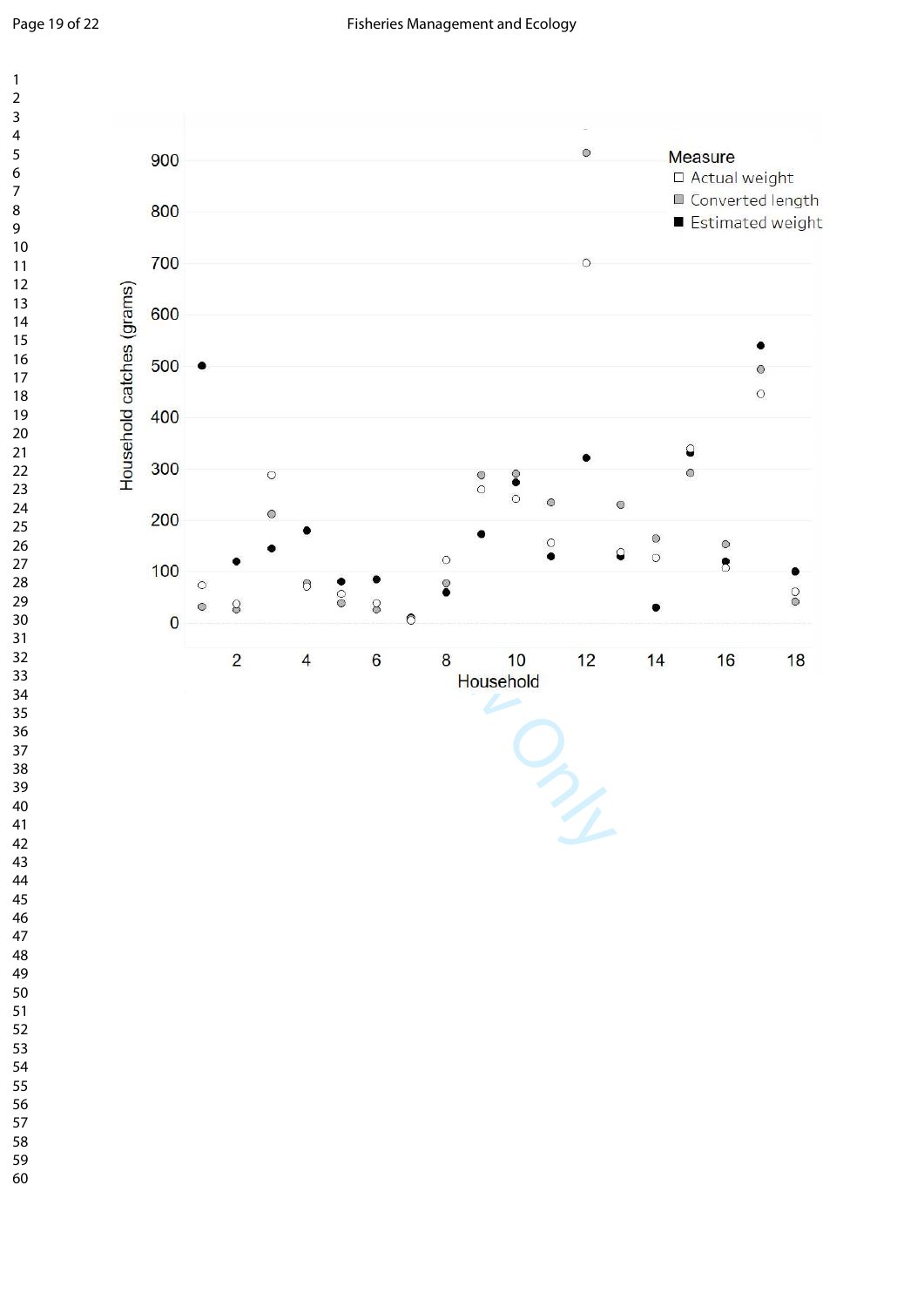

 $\mathbf{1}$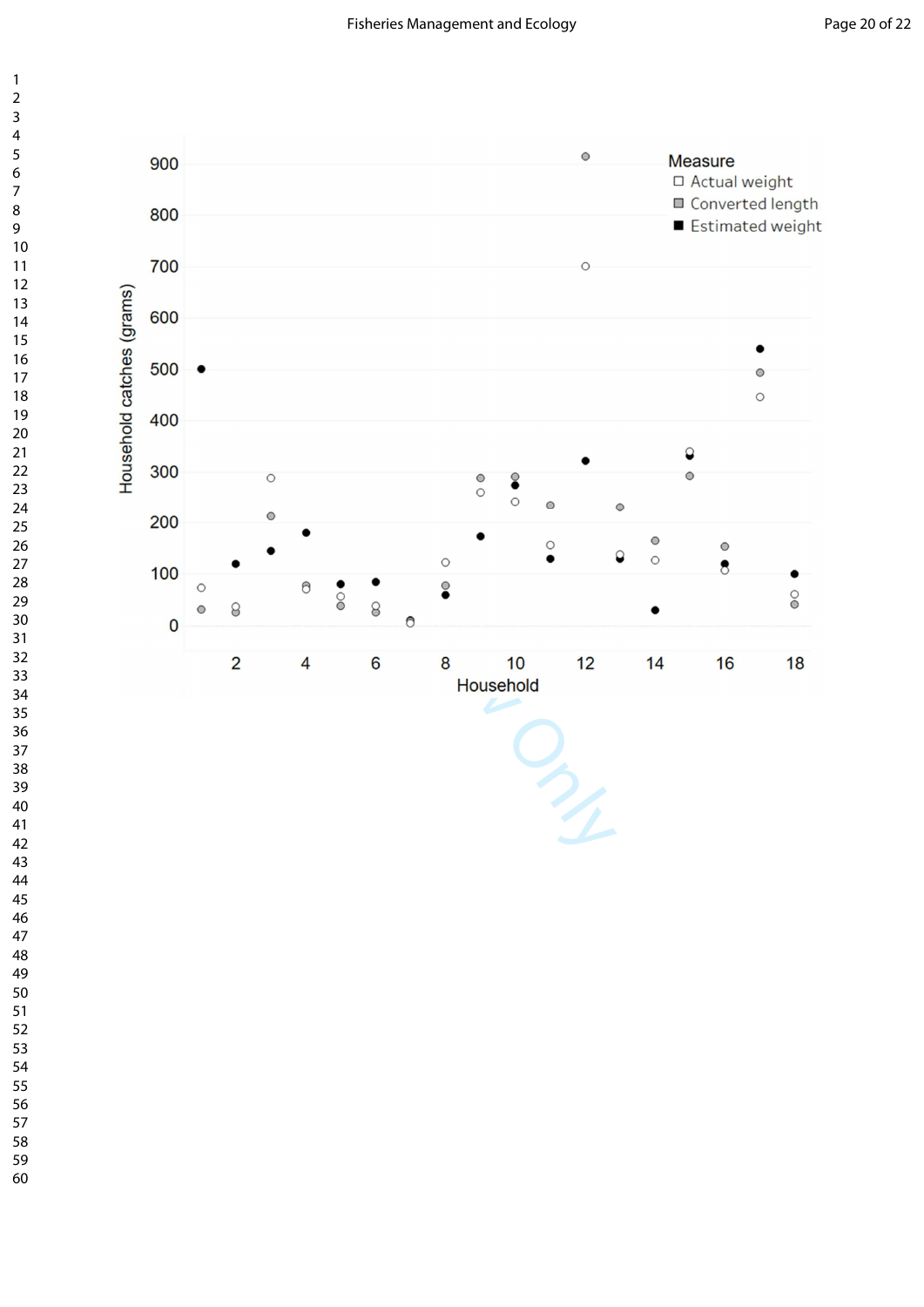